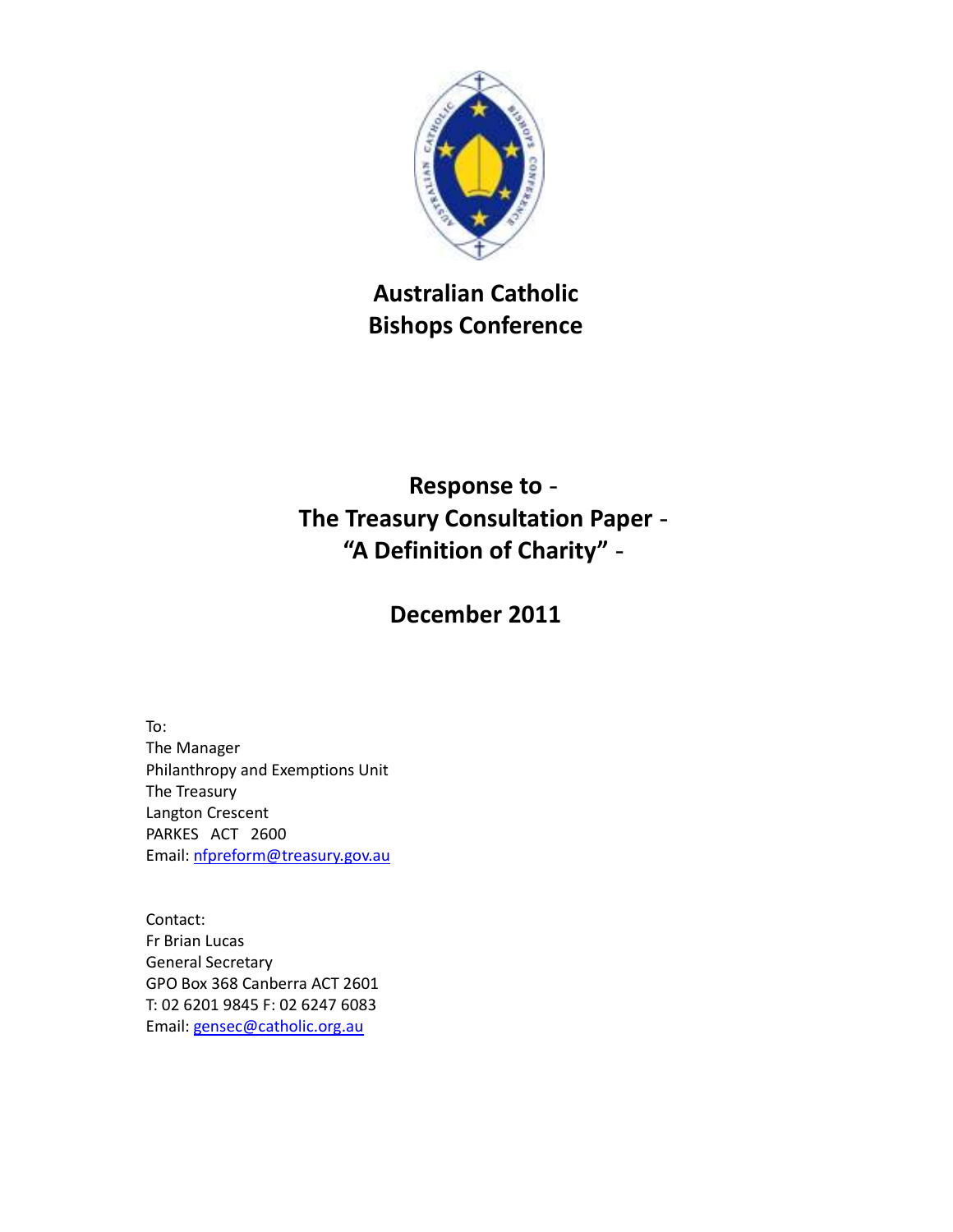### **Table of Contents**

| Summary                                                                      | $3 -$  |
|------------------------------------------------------------------------------|--------|
| Introduction                                                                 | $5 -$  |
| Definition of Charity                                                        | $5 -$  |
| The Advancement of Religion                                                  | $7 -$  |
| Charitable purposes                                                          | 8 -    |
| "Advancement"                                                                | 8 -    |
| <b>Heads of Charity</b>                                                      | $8 -$  |
| <b>Disqualifying Purposes</b>                                                | $9 -$  |
| Political Advocacy                                                           | $10 -$ |
| <b>Peak Bodies</b>                                                           | $11 -$ |
| Charity "infrastructure entities"                                            | $12 -$ |
| Presumption of Public Benefit                                                | $12 -$ |
| Overview                                                                     | $12 -$ |
| The Case for Removal?                                                        | $13 -$ |
| The Consultation Paper Arguments                                             | $14 -$ |
| Problems with Removing the Presumption                                       | 14 -   |
| Greater Complexity, Uncertainty and Potential for Disputes                   | $14 -$ |
| <b>Greater Burden and Unjustified Costs</b>                                  | $16 -$ |
| Current Actual or Perceived Problems Can be Addressed Under<br>Current Law - | $18 -$ |
| Role of the Australian Charities and Not-for-profits Commission              | $18 -$ |
| Dominant Purpose or Exclusive Purpose                                        | $19 -$ |
| <b>Dominant Purpose</b>                                                      | $19 -$ |
| <b>Recovering Costs</b>                                                      | $20 -$ |
| Conclusion                                                                   | $23 -$ |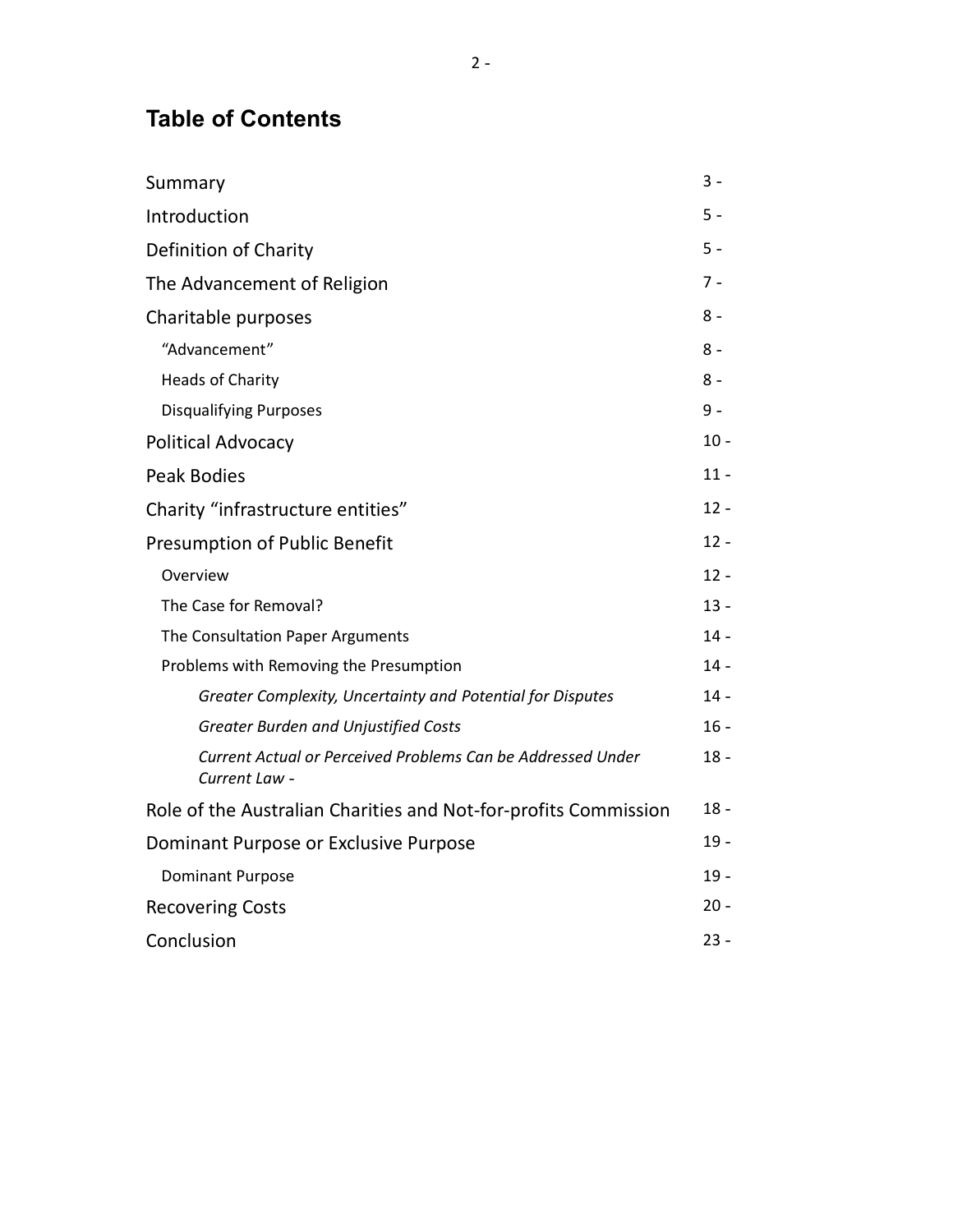### <span id="page-2-0"></span>**Summary**

 Charity is about how we express our concern for other people in the broadest sense of what it means to advance human wellbeing.

The common law defines charitable purposes under four categories or 'heads' of charity:

- The relief of poverty;
- The advancement of education;
- The advancement of religion; and
- Other purposes beneficial to the community.

 The Church has consistently argued that any attempt to codify centuries of common law may narrow the common law interpretation and therefore restrict charitable status for many worthwhile organisations. Having said that, we acknowledge the Government is committed to introducing legislation that provides a statutory definition of charity to streamline regulatory oversight of the sector and over time to reduce unnecessary complexity across a wide range of activities. A statutory definition should add to rather than limit the range of charitable purposes recognised by the law.

 The Australian Catholic Bishops Conference (ACBC) would view any restriction on its ability to respond to need, or any legislative framework that makes this more difficult, as detrimental to the community.

 Charities should not be prevented from undertaking advocacy or evaluating the policies of political parties, as long as it is relevant to one of the heads of charity and ancillary to their charitable purpose. The Australian Government's National Compact with the not-for-profit sector commits the Government to "protect the Sector's right to advocacy irrespective of any funding relationship that might exist."

 Peak bodies should also be accepted as charitable organisations, as long as their work assists the work of charitable organisations that comprise their membership.

 Charity "infrastructure entities", or organisations which are owned and controlled by the charity or groups of charities that assist charities with financial, administrative or other services, should also be accepted in the proposed legislation as charities.

 Any future legislation should continue to accept existing charitable organisations including schools. Legislation should make it clear that not-for-profit non-government schools registered by the relevant authority are charitable.

 Any new legislation should not take away the presumption of public benefit for organisations which have the purposes that the legislation presents as heads of charity. The consultation paper does not offer evidence of any problem that might require removal of the presumption of public benefit for existing charities. Removal of the presumption of public benefit would increase dramatically the burden of regulatory compliance for existing and future charities and the consultation paper does not provide evidence of any benefits to be gained. Where new charities are affiliated with existing charities, the presumption of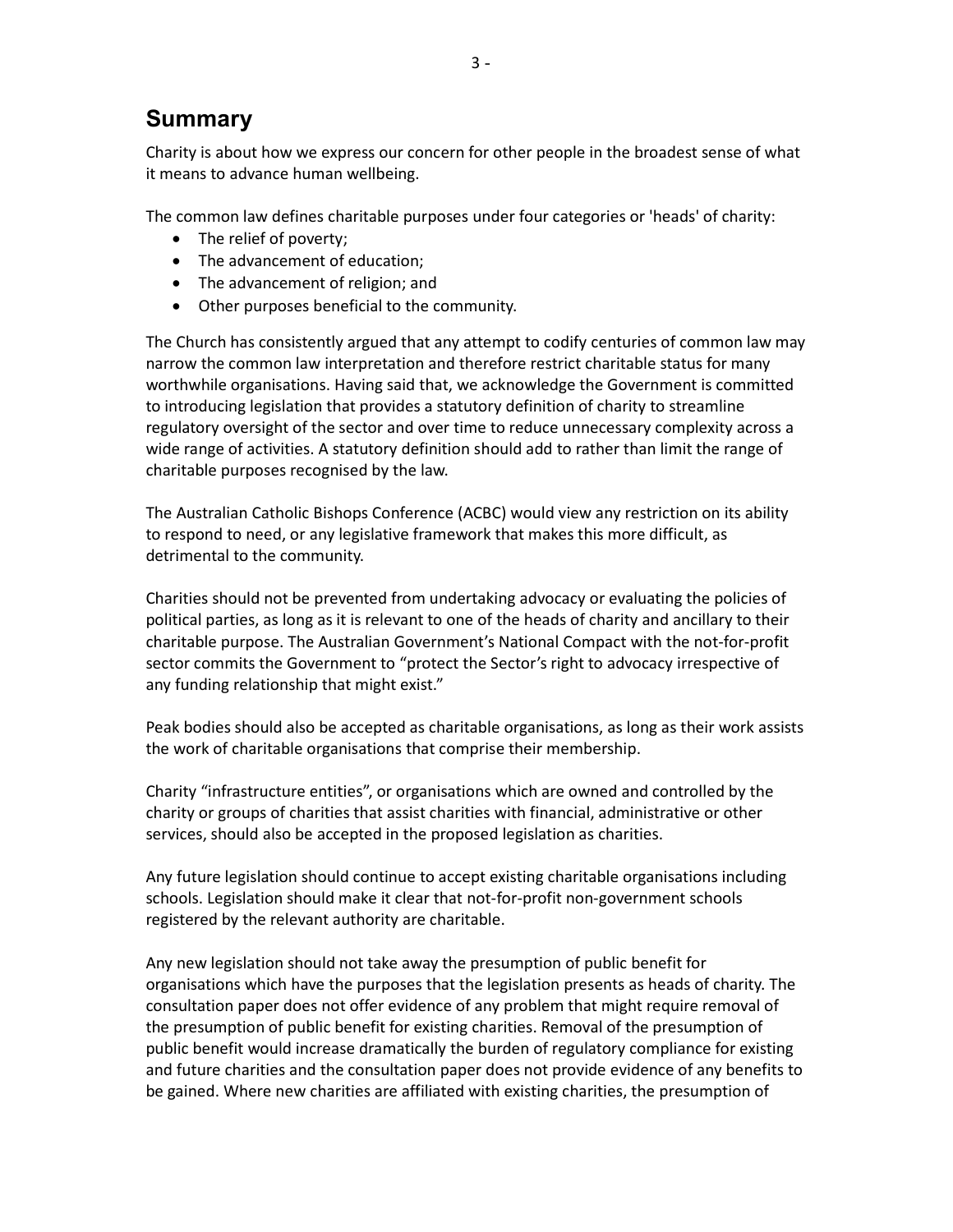public benefit should also apply. Attempts to weight beneficial purposes with harmful activities will be unworkable.

 New legislation should also define a charity by its dominant purpose, rather than requiring an exclusive purpose. This means that charities can continue to carry out a variety of work, as long as the dominant purpose of the organisation is charitable. Charities may carry out work that is not exclusively charitable, but this should not prejudice their charitable status.

 The new legislation should not restrict the ability of charities to recover the cost of some services by levying fees and charges. No harm has been demonstrated from these arrangements and restricting the ability of charities to recover costs would restrict their operations, resulting in new costs to government. Many charities will not be able to continue their work if they are unable to continue recovering costs.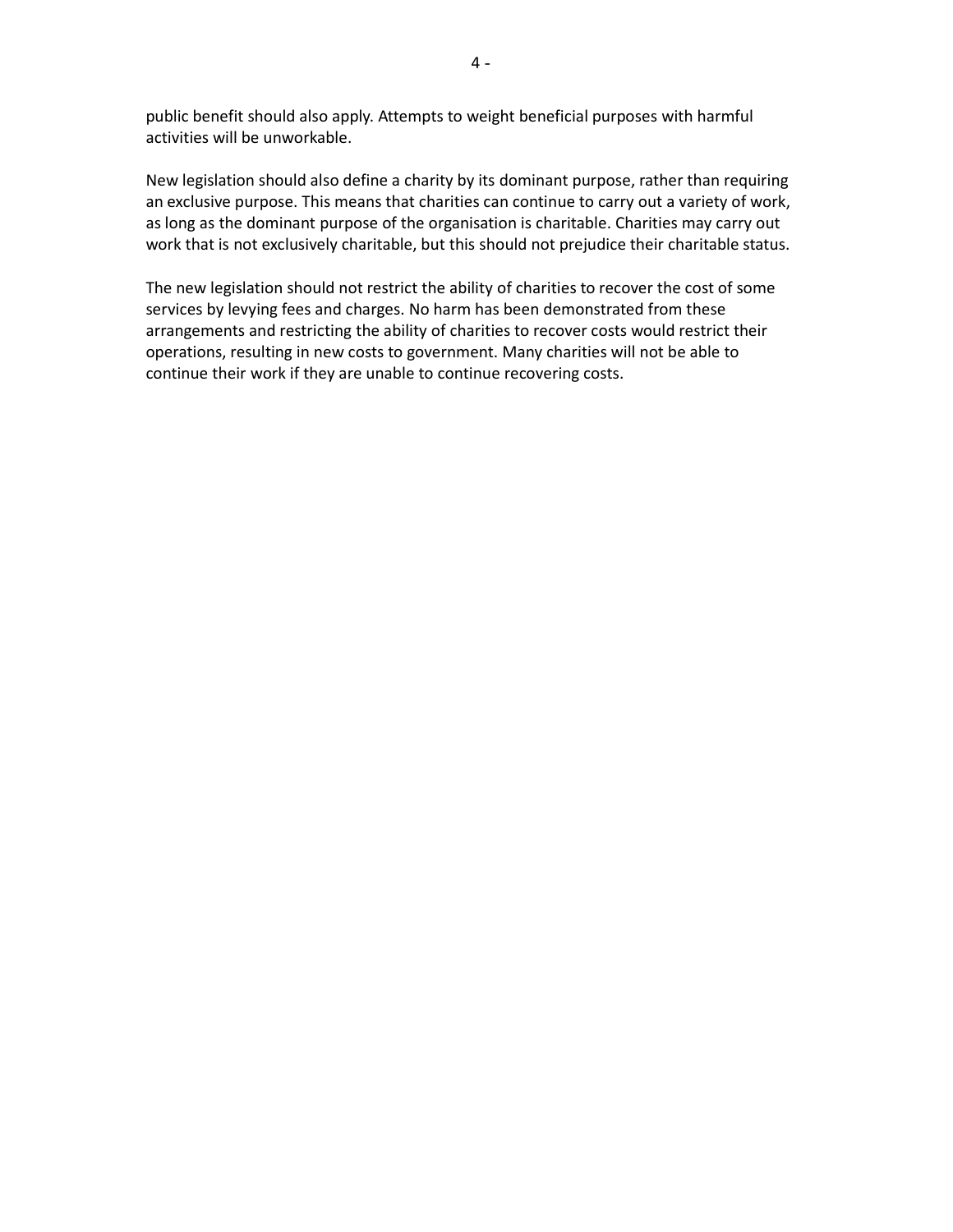## <span id="page-4-0"></span>**Introduction**

 The Australian Catholic Bishops Conference (ACBC) is a permanent institution and the instrumentality used by the Australian Catholic Bishops to act nationally and address issues of national significance.

 The role of the Catholic Church in Australia and its agencies (the Church) is well known. The Church contributes in a wide variety of ways across the spectrum of Australian society.

 As an integral part of its core mission, the Church seeks to assist people experience the fullness of life. It is concerned with all that impacts on human wellbeing.

The charities sector has been reviewed many times over the past two decades, including:

- • 1995 Industry Commission report *Charitable Organisations in Australia* (Charitable Organisations Report)
- • 2001 Report of the *Inquiry into the Definition of Charities and Related Organisations*  (Charities Definition Inquiry)
- • 2008 Senate Economics Committee *Inquiry into Disclosure Regimes for Charities and NFP Organisations* (2008 Senate Inquiry)
- • 2010 Productivity Commission Research Report, *Contribution of the Not-for-profit Sector* (PC Report)
- • 2010 *Review into Australia's Future Tax System* (AFTS Report)
- • 2010 Senate Economics Legislation Committee *Inquiry into the Tax Laws Amendment (Public Benefit Test) Bill 2010* (2010 Senate Inquiry)
- Final Report of the Scoping Study for a National Not-for-profit Regulator (Final Report)

 These and other reports have been written at a time of considerable change in the charities sector.

sector.<br>The ACBC has made submissions to these inquiries and is willing to continue to play an active role in developing a framework for the regulation of the not-for-profit sector that will promote the sector's contribution to society. The multiple reviews, including several consultations undertaken this year, make it difficult to judge the overall impact of any changes that may occur because of this and other consultations.

 In accordance with the Australian Government's National Compact with the not-for-profit sector,<sup>1</sup> all the proposals for reform of the regulation of charities should aim to reduce administrative burden and promote clarity and certainty.

# **Definition of Charity**

 The ACBC understands it is government policy to establish a statutory definition of charity for the purposes of clarity. If the definition is to improve on the common law, it needs to have a rationale and a precision of language to avoid a series of test cases in the future.

<sup>&</sup>lt;sup>1</sup> Australian Government, *National Compact: Working Together*, 2011. http://www.nationalcompact.gov.au/compact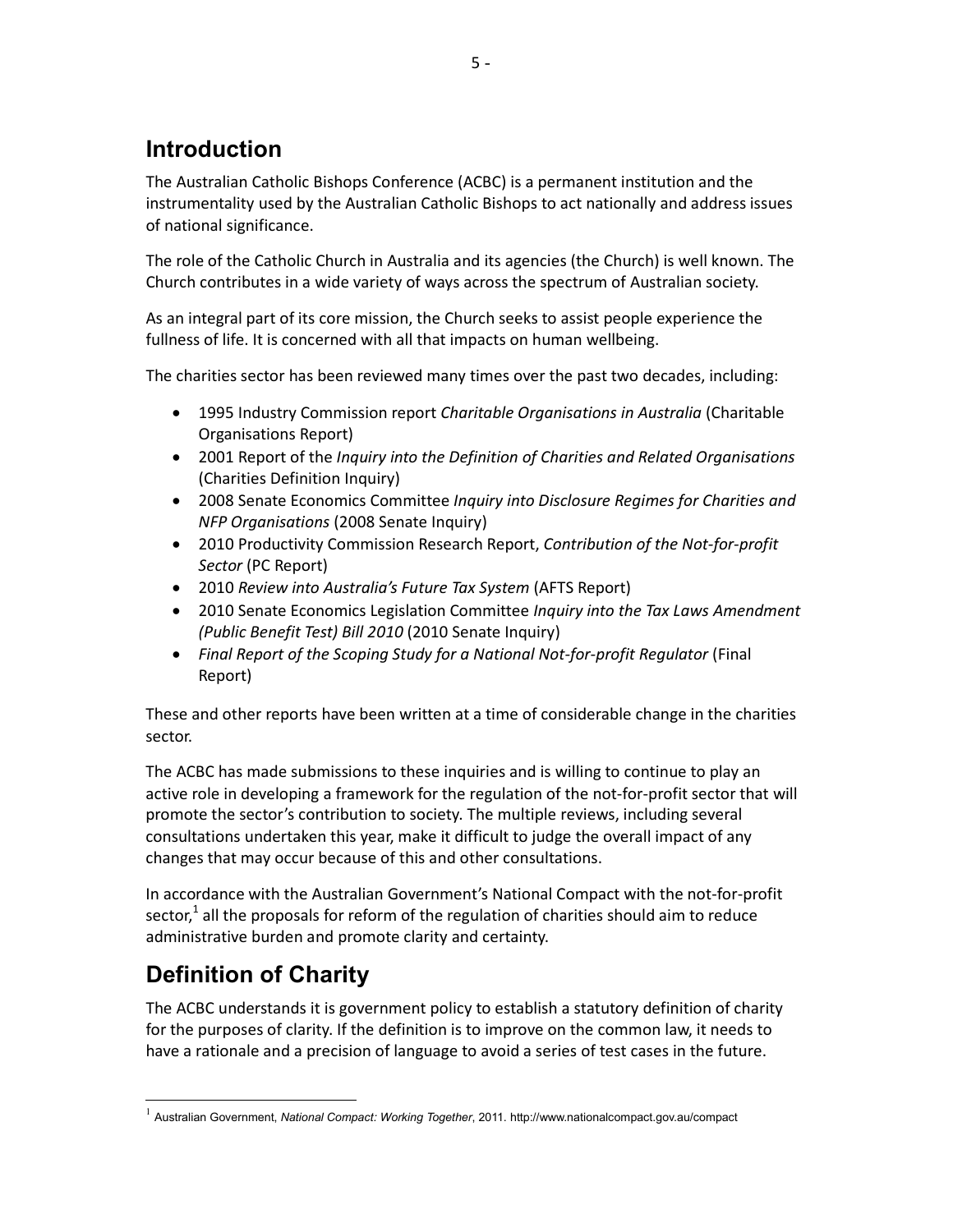We offer the following rationale. The word "charity" derives from the Latin word "caritas" or love.

love.<br>The Judeo-Christian rules for living require love of God and love of neighbour.

 There were three Greek words for love: *eros*, *philia* and *agape*. *Agape* was used in the Greek translation of the Old Testament to translate the Hebrew *ahabà*. It became the preferred word for love in the Greek New Testament. *Caritas* is the Latin translation of *agape* and forms the root of the English word charity. They are complex words with manifold meanings. *Caritas* therefore does not refer to emotional or romantic love, but to a concern for human wellbeing resulting from respect for human dignity. This should form the basis for the statutory definition of charity.

 Fundamentally, charity is about the good of the other and this is the basis for any test of public benefit. This will be discussed in more detail below.

 Human dignity requires access to basic human goods. John Finnis has set out seven basic human goods essential to human wellbeing, fulfilment and flourishing: life, knowledge, play, aesthetic experience, friendship, practical reasonableness and religion.<sup>2</sup> A charitable act is helping people to access these basic human goods.

The list of basic human goods is aligned with the common law Pemsel<sup>3</sup> test, which categorises charitable purposes under the following four heads of charity:

• The relief of poverty;

<u> 1989 - Johann Barn, mars et al.</u>

- The advancement of education;
- The advancement of religion; and
- Other purposes beneficial to the community.

 The common law does not set out a definition of charity, but rather an approach to identifying organisations established for charitable purposes. Any statutory definition of charity should be grounded in a clear understanding of the meaning and breadth of human wellbeing and be based on fundamental principle rather than simply repeat the particular examples that have arisen in the case law.

 The charitable nature of an organisation is determined by its purpose. The advantage of defining charity by the purpose of the organisation rather than simply by what it does is that it allows charities the flexibility to innovate and change their activities and their approach to offering charity, depending on changing circumstances. Any statutory definition of charity should not restrict that flexibility.

 So the defining characteristics of charity include the basic human goods provided, to whom the basic human goods are provided (i.e. the public), and the purpose for providing the basic human goods which is to promote human wellbeing and in turn promote the common good of the whole community.

  2 Finnis, John (2011), *Natural Law and Natural Rights* (second edition), Oxford University Press, Oxford pp 8590.

 3 The Commissioners for Special Purposes of the Income Tax v Pemsel [1891] AC 531.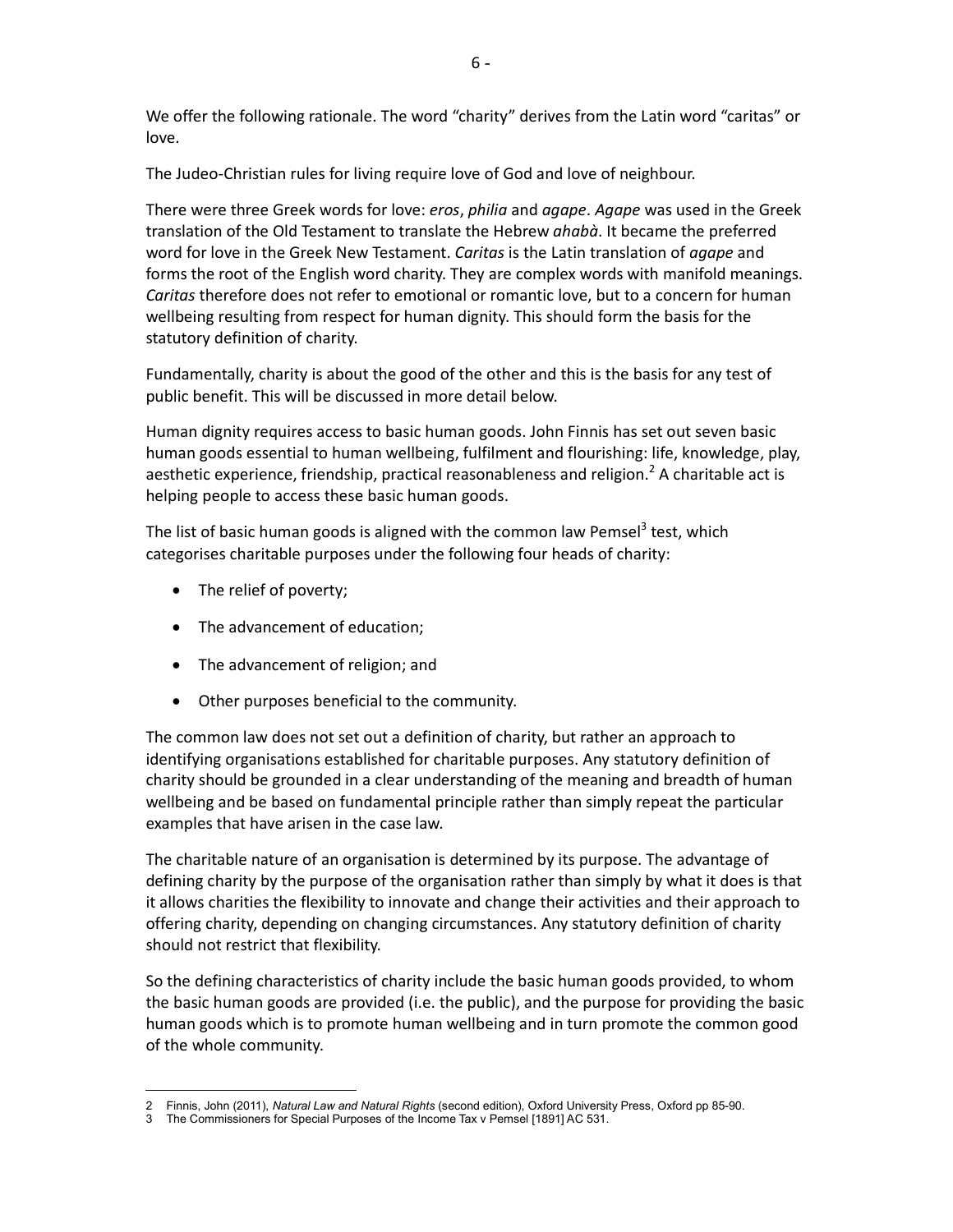<span id="page-6-0"></span> At the heart of any appreciation of human love is awareness of the other and the wellbeing of the other, and, at its highest, a willing self-sacrifice for the sake of the other. The origin of the word charity suggests a broad meaning encompassing all that promotes human wellbeing. It includes, but is not limited to, practical assistance for those in need.

 Charity, or love of the other means love of the other in his or her totality and extends beyond meeting merely physical needs to identifying and responding to spiritual and emotional needs.

 From this starting point, we can reflect on the different attributes of the human person and his or her needs. Charity, love of the other, is a recognition and response to those needs.

 We might then construct an indicative list of human needs as the basis for discussion and then identify organisations/activities that respond to them.

 Finnis's basic human goods might include under "life", health services like hospitals, disability services and aged care facilities. Life, which Finnis defines as "... every aspect of the vitality (*vita*, life) which puts a human being in good shape for self-determination" also includes the relief of poverty and disadvantage, care for people with disability, among many other things.

 The human good of "knowledge" might include schools and universities, while "religion" might include the broad gamut of the Church's work through places of worship, parish communities, retreat centres, enclosed orders and pastoral care.

 Charity is about how we express our concern for the other in the broadest sense of what it means to advance human wellbeing. While it is not really possible to speak of "society" in an abstract sense, it is fair to say that those individuals, who comprise human society, collectively have an interest in promoting human wellbeing for themselves and for others.

## **The Advancement of Religion as Charity**

 To be at peace spiritually, or find purpose and meaning in life through religious faith, is a worthwhile human aspiration. The spiritual dimension of the human person can rightly claim our concern. On that basis, the advancement of the spiritual dimension of human living is charitable in itself.

 The ACBC is aware of the discussion in the academic literature of the charitable nature of religious organisations. Consistent with the principle that the spiritual dimension of the human person is an important value, the test for the charitable nature of religious organisations should be the way they advance religion and not the fact that they also provide other charitable benefits in the areas of health, welfare or education.

 All organisations recognised as organisations fulfilling the essential purposes of a religious organisation should, by their very nature of promoting the spiritual dimension of human wellbeing, be seen as organisations promoting religion and therefore they are charitable.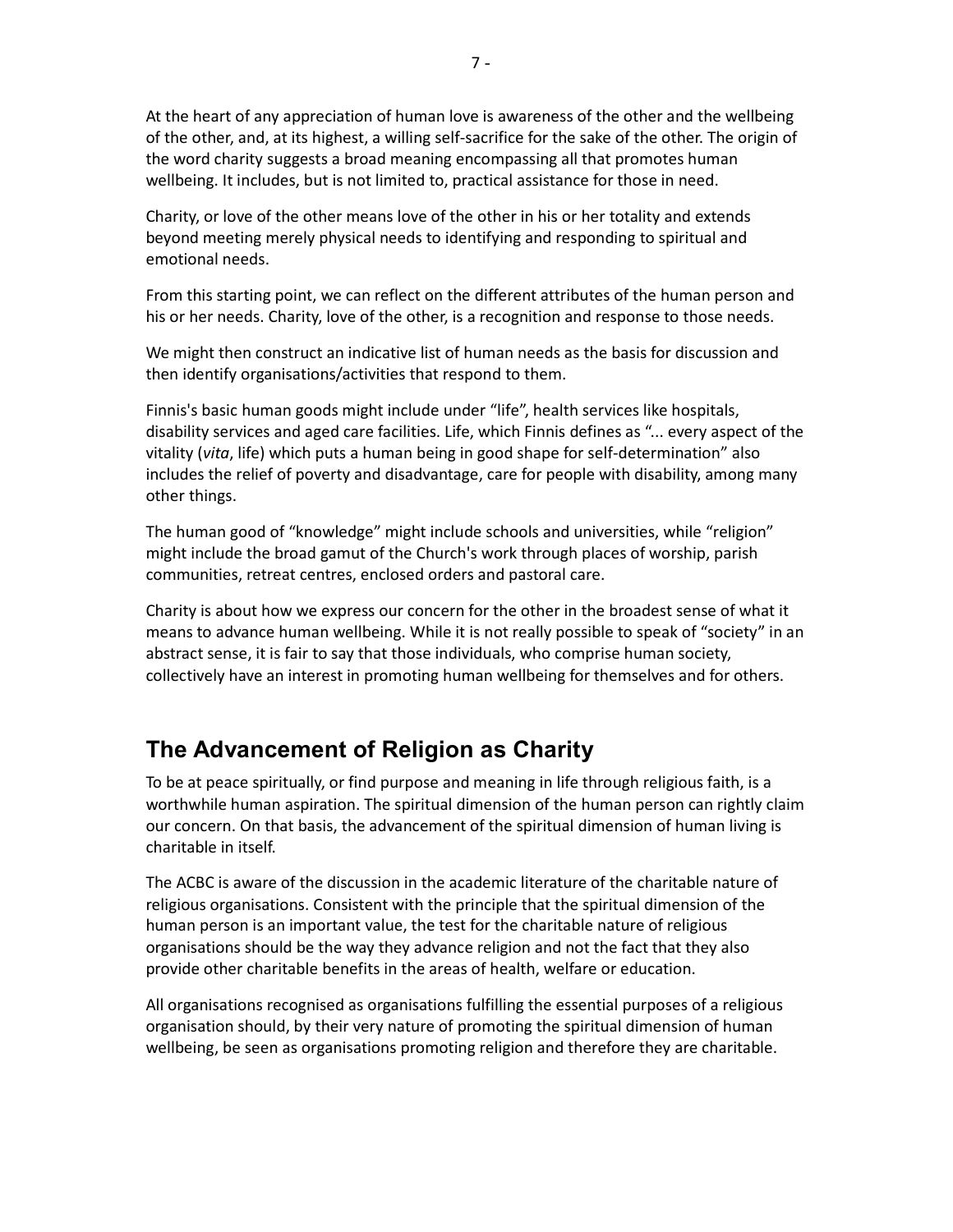## <span id="page-7-0"></span> **Charitable Purposes**

### **"Advancement"**

 The 2003 Bill defined "advancement" to include 'protection, maintenance, support, research and improvement.'<sup>4</sup>

The ACBC believes the definition of "advancement" is too narrow.<sup>5</sup> We submit that "advocacy" should be included as part of the advancement. Political advocacy will be discussed separately below.

 The Consultation Paper raises the issue of "whether the definition of 'advancement' should be clarified in the new definition to reflect that the current law includes 'prevention'."<sup>6</sup> The ACBC considers that prevention is a fundamental aspect of promoting human wellbeing and sits comfortably with the definition of charity that this submission suggests.

 The explanatory material to the 2003 Bill detailed that the "advancement of health includes both curative and preventative purposes."<sup>7</sup> It also detailed that the advancement of social and community welfare includes "the prevention and relief of poverty, distress or disadvantage of individuals or families."<sup>8</sup>

 Further, under details of "any other purpose that is beneficial to the community" it lists "the prevention and relief of suffering of animals". $9$ 

 Details of preventative purposes that thereby promote human wellbeing should be expressly included in the definition of charity.

### **Heads of Charity**

 The Church has consistently argued that any attempt to codify centuries of common law may narrow the common law interpretation and therefore restrict charitable status for many worthwhile organisations.<sup>10</sup>

 A restricted definition of charity could limit the flexibility necessary for charities to perform the vast and varied tasks expected and needed by the community. The ACBC would view any restriction on its ability to respond to need, or any legislative framework that makes this more difficult as counter-productive. As well, it would be seen as a restriction on religious liberty and religious freedom.

 Having said that, the ACBC acknowledges the Government is committed to introducing legislation that provides a statutory definition of charity. If there is to be codification or legislative clarification, it must be comprehensive and clear, not leading to a risk of constant litigation and not susceptible to changing interpretations depending on other political

 4 Charities Bill 2003 Exposure Draft, Section 10 (2).

to the Board of Taxation on the Definition of a Charity by the Catholic Church in Australia, October 2003, Paragraph 41, p.13. 5 Submission to the Board of Taxation on the Definition of a Charity by the Catholic Church in Australia, October 2003,

<sup>125.</sup> 6 Paragraph 125.

Charities Bill 2003 Exposure Draft Explanatory Material, Paragraph 1.59. 7 Charities Bill 2003 Exposure Draft Explanatory Material, Paragraph 1.59.

<sup>8</sup> Charities Bill 2003 Exposure Draft Explanatory Material, Paragraph 1.67.

Charities Bill 2003 Exposure Draft Explanatory Material, Paragraph 1.84, 9 Charities Bill 2003 Exposure Draft Explanatory Material, Paragraph 1.84,

 10 See Submission to the Board of Taxation on the Definition of a Charity by the Catholic Church in Australia, October 2003, Paragraph 16, page 7.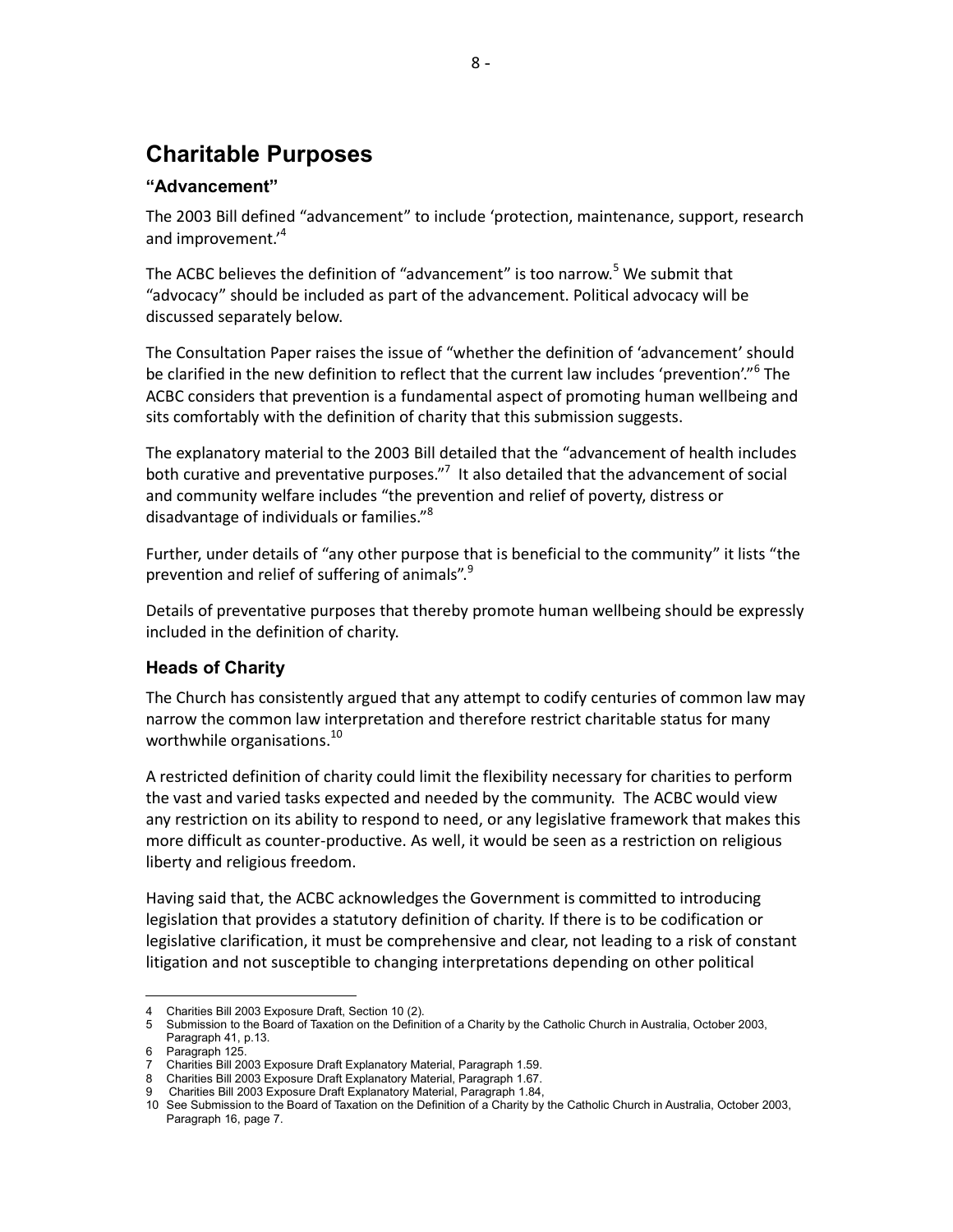<span id="page-8-0"></span> influences. Efficiency and innovation will not occur in the charitable sector if organisations are pre-occupied with new regulatory compliance burdens with uncertain outcomes.

 Any legislation should be supported by comprehensive explanatory and guidance material from the relevant regulatory authority at least as comprehensive and authoritative as current Tax Rulings (e.g. TR 2011/4).

 Our general position would be that the heads of charity be sufficiently comprehensive without being overly prescriptive and limiting flexibility. The list in the 2003 Bill is considered robust and flexible enough.

 The ACBC therefore agrees with the conclusion of the Board of Taxation that the heads of charity list is adequate and that further clarification should be addressed in the explanatory material.  $^{11}$ 

 The Church supported the *Extension of Charitable Purpose Act 2004* which legislated that the provision of child care is a charitable purpose and that self-help groups and closed or contemplative religious orders are for the public benefit.<sup>12</sup> Therefore we support the inclusion in the new legislation of a section like Section 11 in the 2003 Bill, titled "Advancement of social or community welfare" that specifically includes at (a) "the care of, and the support and protection of, children and young people, and (b) in particular, the provision of child care services." Similarly the ACBC supports the inclusion in new legislation of a section like Section 4(2) in the 2003 Bill which includes self-help groups and closed or contemplative religious orders. We understand that if such provisions are included in the new legislation that the existing *Extension of Charitable Purpose Act 2004* will be repealed.

#### **Disqualifying Purposes**

 Australian Taxation Office (ATO) Taxation Ruling (TR) 2011/4 lists six purposes, which the ATO considers are not charitable, where the purpose is: $^{13}$ 

- to confer private benefits;
- social, recreational or sporting;
- illegal;
- commercial;
- governmental; and,

<u> 1989 - Johann Barn, mars eta bainar eta i</u>

• vague, has insufficient value or is of indeterminable value for the community.

 The new legislation should include such provisions which should be carefully and comprehensively defined.

The ACBC agrees with Catholic Health Australia's submission<sup>14</sup> that the disqualifying purpose "governmental" should be defined to allow charities to carry out work consistent with their

 11 Consultation on the Definition of a Charity. Board of Taxation, December 2003, Paragraph 6.23, Page 39.

 12 Extension of Charitable Purpose Act 2004, Sections 4 and 5.

<sup>13</sup> ATO Taxation Ruling TR 2011/4, Paragraphs 47-69.

Catholic Health Australia, A Definition of Charity: Response to Treasury Consultation. December 2011 14 Catholic Health Australia, *A Definition of Charity: Response to Treasury Consultation*. December 2011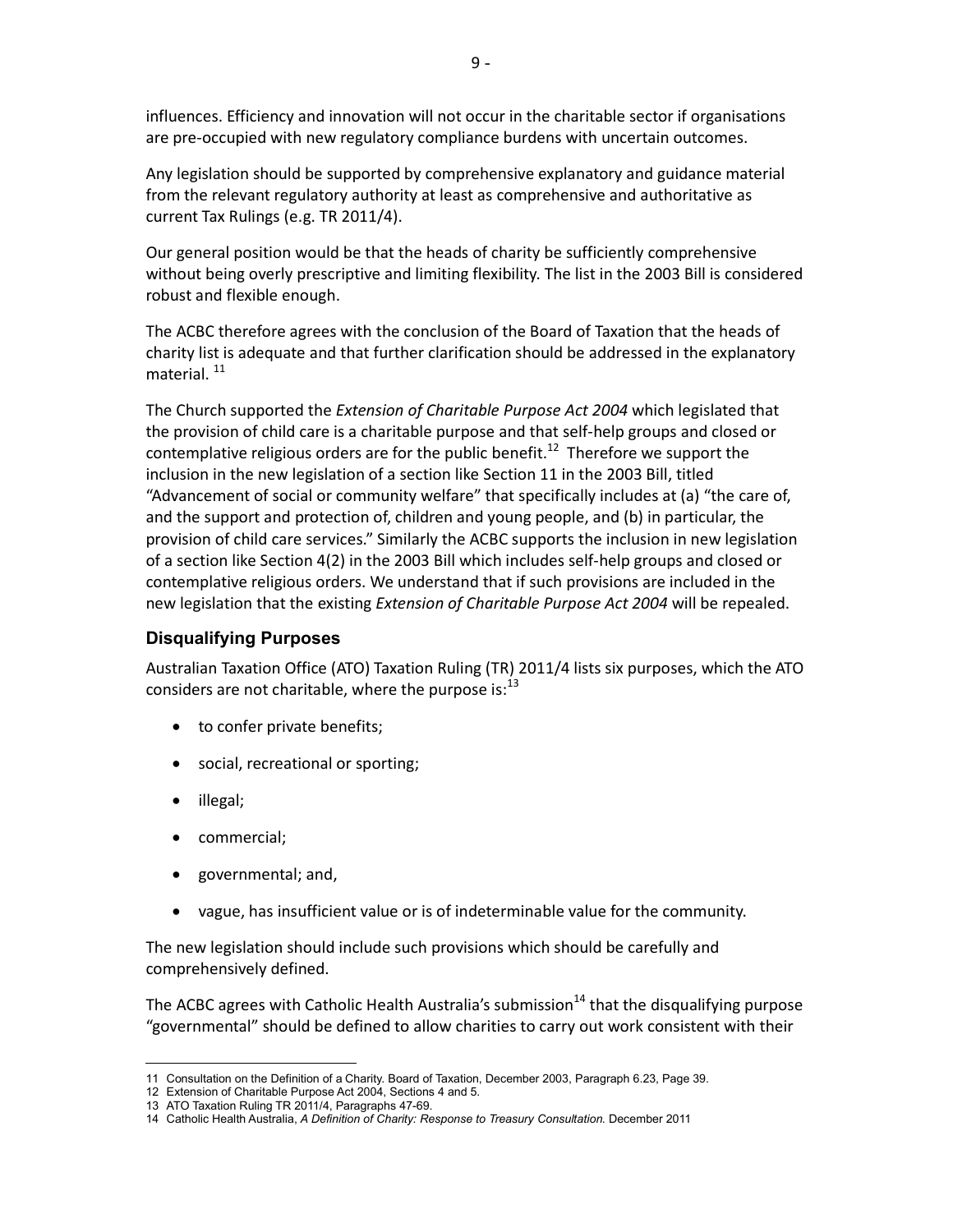<span id="page-9-0"></span> objects even though that work might be on behalf of a government or under some level of government control via a funding agreement or other mechanism.

 Commercial activities should be permitted where they are ancillary to, or in furtherance of the charitable purpose or the proceeds support the charitable purpose.

## **Political Advocacy**

 It was a contentious issue in Charity Law that any involvement in 'political activity' and 'advocacy' disqualifies or deems non-applicable an organisation's right to be recognised in law as charitable. The High Court decision in Aid/Watch Incorporated v Commissioner for Taxation [2010] HCA 42 in December 2010 clarified this.

 In the High Court case, Aid/Watch argued that it was a charitable institution on the basis that it came within the fourth head of charity (other purposes beneficial to the community) and that its activities contributed to the public welfare. The High Court agreed with Aid/Watch's submissions and concluded that, "the generation by lawful means of public debate concerning the efficiency of foreign aid directed to the relief of poverty, itself is a purpose beneficial to the community." The High Court held that, "in Australia there is no broad general rule excluding 'political objects' from charitable purposes, and that because Aid/Watch's activities contribute to the public welfare, it was entitled to be regarded as a charitable institution."

 The new definition of charity should reflect the High Court's decision outlined in the Aid/Watch case, acknowledging that being involved in political activity so long as this concerns matters arising under one of the heads of charity is itself an activity beneficial to the community.

 The ATO recently issued TR 2011/4 in which it incorporates and adopts the main decisions of the High Court in the Aid/Watch case.<sup>15</sup> This ruling sets out the current law on charities and any new statutory definition should reflect this ruling in a clear and comprehensive way, to minimise the risk of any litigation.

 If it is accepted that a charity can engage in political activity/advocacy and Treasury is also using the Charities Bill 2003 as its position on this matter, it would also be useful to revisit what exactly is meant by 'political cause' as outlined in 8(2)(a) of the 2003 Bill.

 There is potential that one part of the legislation could contradict another. For example, a Catholic organisation could be pursuing a particular theme or agenda for change that underpins its political activity and meets all the requirements to be legally recognised as a charitable organisation as decided by the High Court in the Aid/Watch case. It would be necessary to ensure that any 'political cause' definition did not restrict the organisation's capacity to advocate for principles at the core of the organisation's belief system and/or charitable purposes, if interpretation of their application in a political advocacy setting could be misconstrued as a 'political cause'.

  15 Australian Taxation Office, Taxation Ruling TR 2011/4: "*Income Tax and Fringe Benefits Tax: charities*", 12 October 2011. http://law.ato.gov.au/atolaw/print.htm?DocID=TXR%2FTR20114%2FNAT%2FATO%2F00001andPiT=99991231235958and Life=20111012000001-99991231235959.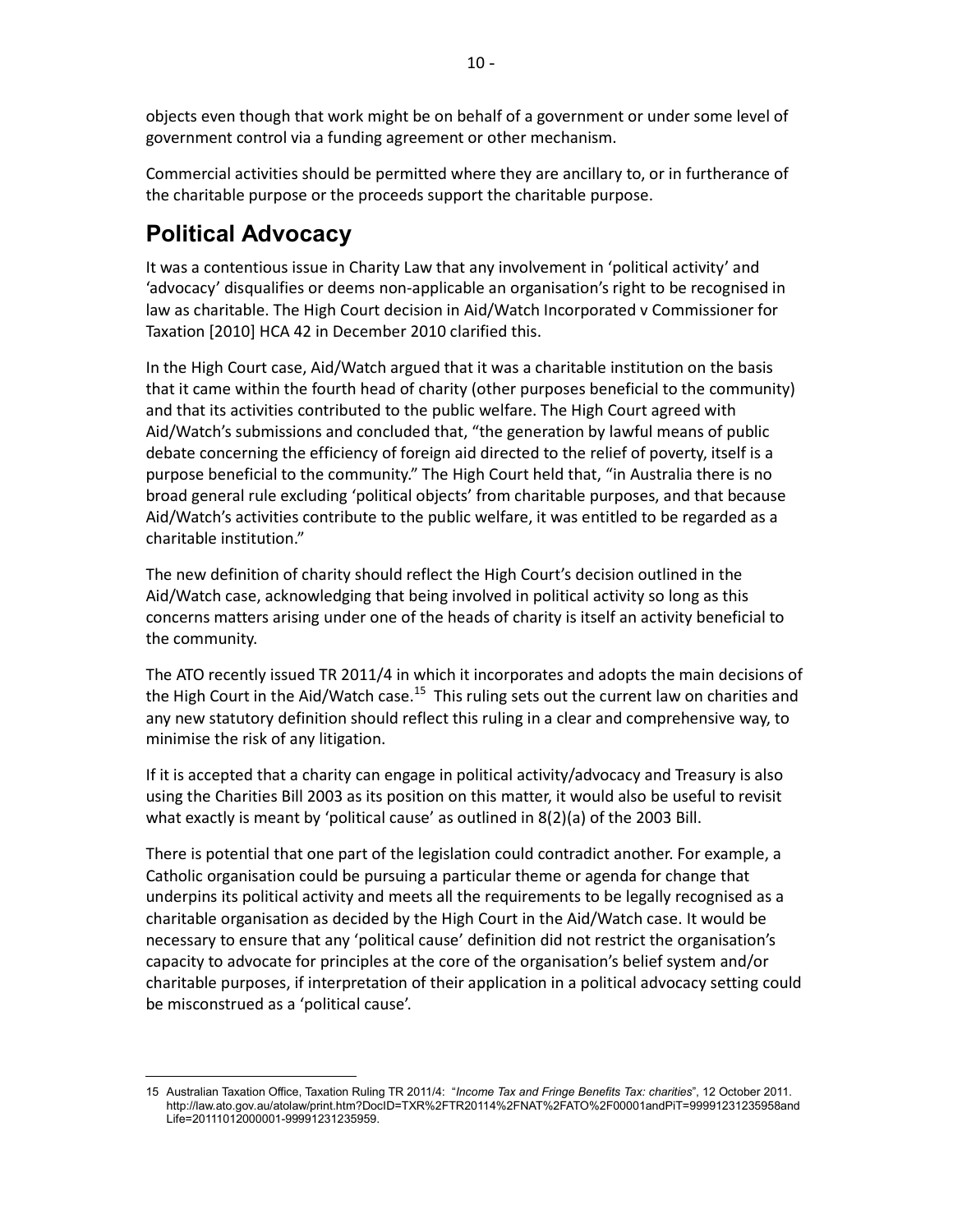<span id="page-10-0"></span> A further implication under Section 8(2) of the Charities Bill 2003 is the definition or interpretation of ss. 8(2)(a) and 8(2)(b). For example, in election periods at both the Federal, State and Territory levels, it is not unusual for organisations to compare the various policies of political parties/independents. Given the High Court's decision to accept political activity as a bona fide activity of a charitable organisation in support of its charitable purpose, it is important for any section of new legislation relating to this issue to ensure there is no 'loophole' whereby one could contest that assessing one policy as better than another necessarily translates into support for one political party or candidate over another.

 As an added protection to a charitable organisation's right and justifiable role within the democratic process in Australian society, this legislation should make it unlawful for government departments and organisations contracting the services of charitable organisations to impose any 'gag' clauses as part of service contracts, agreements or other arrangements.

 The Rudd Government removed the 'gag' clauses in government contracts with the not-for- profit sector. This was reflected in the Australian Government's National Compact with the not-for-profit sector.<sup>16</sup> Four of the ten Shared Principles touch either directly or indirectly on advocacy. The second Priority for Action commits the Government to "protect the Sector's right to advocacy irrespective of any funding relationship that might exist."

 The Government should ensure that a charity's right to advocate and engage in political activity related to its charitable purposes is not compromised when holding contracts with government departments, organisations or agencies and that this is protected in legislation.

## **Peak Bodies**

In Social Ventures Australia Limited v Chief Commissioner of State Revenue (2008), the NSW Administrative Decisions Tribunal held that a body whose objects were to "improve the management and operational performance and to enhance the long term viability of charitable organisations by providing educational mentoring and support services to charitable organisations" was itself a charitable institution.

 According to the Tribunal, Social Ventures' "activities are essentially to ensure that public charities function efficiently and effectively to help those in need and the disadvantaged" and, as a result satisfied the public benefit requirement. The relevant criteria in the Social Ventures Australia Ltd case for application to an assessment of peak bodies are those related to:

- certainty about a charitable purpose or objects in its constitution
- its role in advising and assisting other charities, and
- that it operates for the public benefit. It must have no private beneficiaries.

The proposed legislation should reflect these criteria.

<sup>&</sup>lt;u> 1989 - Johann Barn, mars et al.</u> 16 National Compact, pages 2 and 4.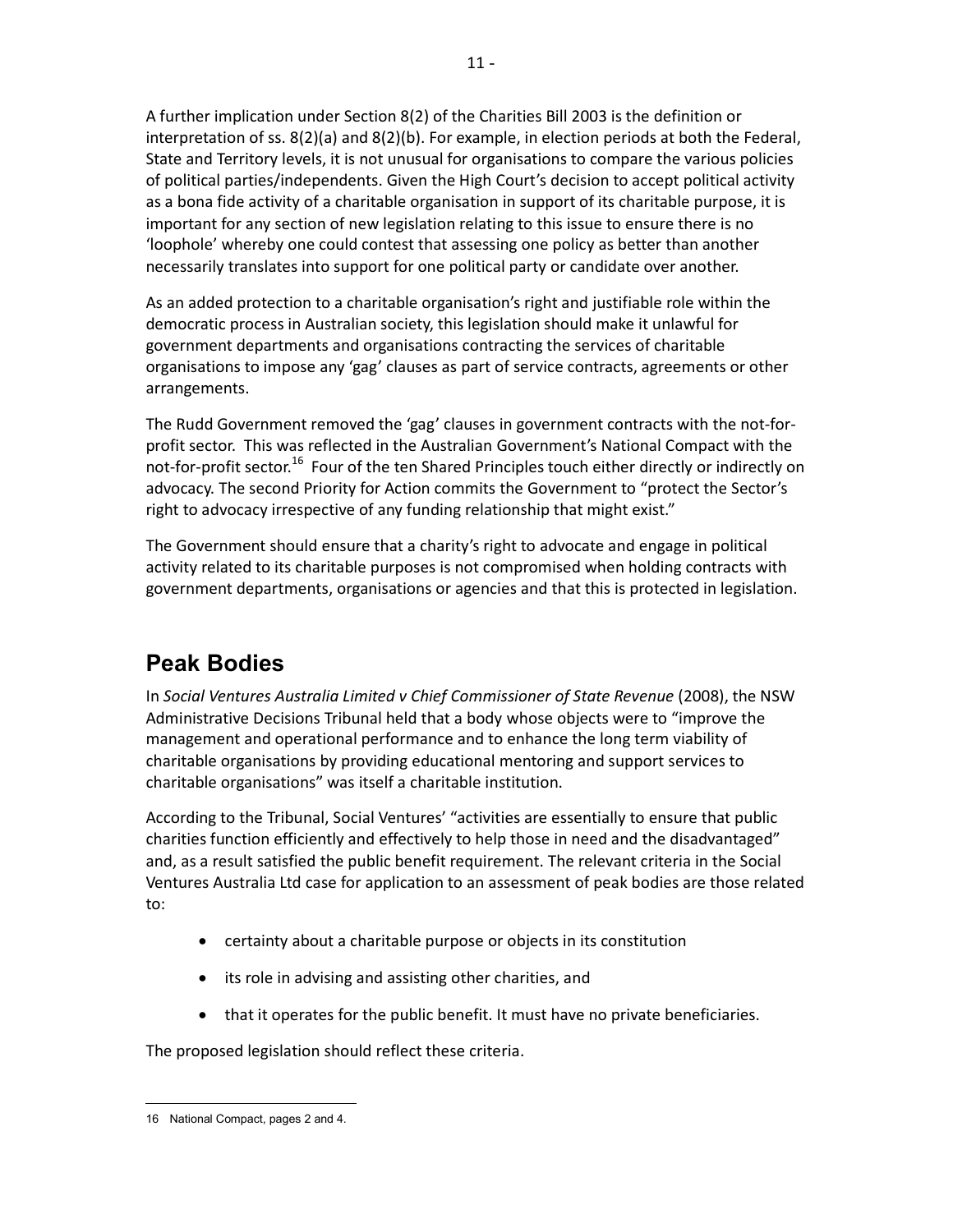<span id="page-11-0"></span> Because a central function of a peak body's role for its members is to engage in public debate and to seek to influence government legislation and policy, the Aid/Watch Incorporated v Commissioner of Taxation (2010) case is also relevant. The High Court found that an entity can be charitable if it has a purpose of generating public debate with a view to influencing legislation, government activities or government policy in relation to subject matters that come within one or more of the four heads of charity.

### **Charity "infrastructure entities"**

 The Consultation Paper does not address, or refer in any way, to the issue of how entities, created to support the work of charitable entities, should be treated. These are the entities covered by the ATO's TR 2005/22 and the 2011 addendum and might be usefully described as "infrastructure entities".

 Best practice in modern governance of charitable organisations often requires that direct and supporting activities be housed in connected, but separate, organisations. For example, a church or other charity may have a dedicated entity to manage property allowing the entity directly delivering a charitable service to focus on its core activity, such as education or services for the homeless.

 The proposed legislation should deal with this issue explicitly. These organisations are supportive of the mission of the charity or group of charities that have established them and control their activities. These entities provide the necessary practical, financial and administrative services to support the purpose of the charity. The ACBC believes these infrastructure entities, providing such things as equipment or financial services, should be accepted as charities because they form an integral part of wider charity work.

## **Presumption of Public Benefit**

### **Overview**

 The legislation must not contract the boundaries set by the current definition in relation to the conventional and uncontroversial heads of specific charity, being the relief of poverty, advancement of education and advancement of religion.

 Consistent with this position, the presumption of public benefit for these heads of charity and any other additional heads of charity should be expressly retained in any new legislation. The inclusion of a head of charity in legislation should, of itself, indicate that public benefit is presumed.

 The ACBC agrees that one dimension of the public benefit test, namely that the charitable purposes be directed to a significant section of the community, is legitimate. What is at issue is the attempt to remove the presumption that the purpose is for the public benefit and engage some form of attempted weighing of the benefits and harms of that purpose. In reality the weighing is between the charitable purposes of the entity and alleged harmful activities that may be associated with it. This is conceptually difficult and impossible in practice.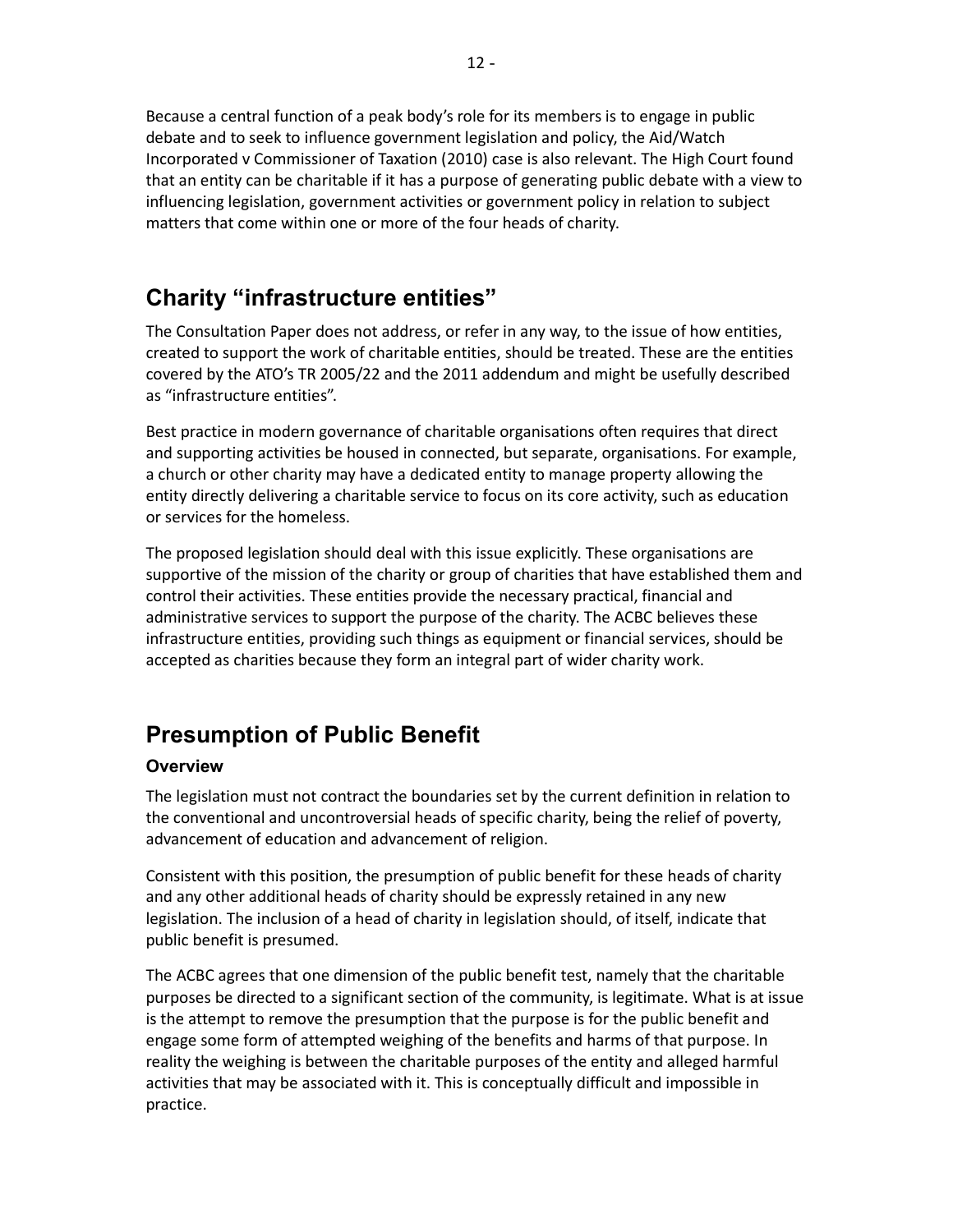### <span id="page-12-0"></span> **The Case for Removal?**

 There seems to be an implicit assumption in the Consultation Paper that the removal of the presumption of public benefit has been endorsed in previous reviews. This is not the case. In fact, most comprehensive reviews of charity law in Australia did not state a case for removal of the presumption:

- (a)  $\blacksquare$  The Charities Definition Inquiry<sup>17</sup> recommended that the definition of charity be set down in legislation providing that charities established for the advancement of religion, health, education, social and community welfare, culture or the environment should be presumed to be for the benefit of the community.
- (b)  $\sim$  The PC Report<sup>18</sup> recommended that the Australian Government adopt a statutory definition of charitable purposes in accordance with the recommendations of the Charities Definition Inquiry.
- (c) The Final Report recommended that a statutory definition of charity be implemented and stated:

 "a statutory definition seeks to codify the key principles of the common law definition of charity and not replace the common law."<sup>19</sup> [Emphasis added]

(d) - The AFTS Report concluded:

 "Consistent with the recommendations of previous inquiries, a national charities commission should be established to monitor, regulate and provide advice to all not-for-profit (NFP) organisations (including private ancillary funds). The charities commission should be tasked with streamlining the NFP tax concessions (including the application process for gift deductibility), and modernising and codifying the definition of a charity."<sup>20</sup> [Emphasis added]

 The reference in paragraph 81 of the Consultation Paper to the Charities Bill 2003 "overturning" the presumption of public benefit test is misleading. The Charities Bill 2003 merely proposed removal of the presumption of public benefit test and the position was rejected. It cannot be cited with any substance as support for removing the presumption now.

Only the 2010 Senate Inquiry<sup>21</sup> supported the application of a public benefit test. With respect, this Inquiry directed its attention to how a particular organisation could be dealt with and failed to appreciate that concerns about the legality of some of its activities could be dealt with under the broad category of "disqualifying purposes" rather than through the introduction of what is essentially an unworkable public benefit definition.

As set out in the submission of the ACBC to the 2010 Senate Inquiry:

 17 *Report of the Inquiry into the Definition of Charities and Related Organisations*, June 2011.

<sup>18</sup> Productivity Commission, *Contribution of the Not-for-Profit Sector*, January 2010, page 33.

<sup>19</sup> *Final Report: Scoping Study for a National Not-for-Profit Regulator*, April 2011, page 33.<br><sup>20</sup> *Australia's Future Tax System*: Report to the Treasurer, December 2009, page 88.

Australia's Future Tax System: Report to the Treasurer, December 2009, page 88.

<sup>21</sup> Senate Economics Legislation Committee, Report on the Tax Laws Amendment (Public Benefit Test) Bill 2010, September 2010.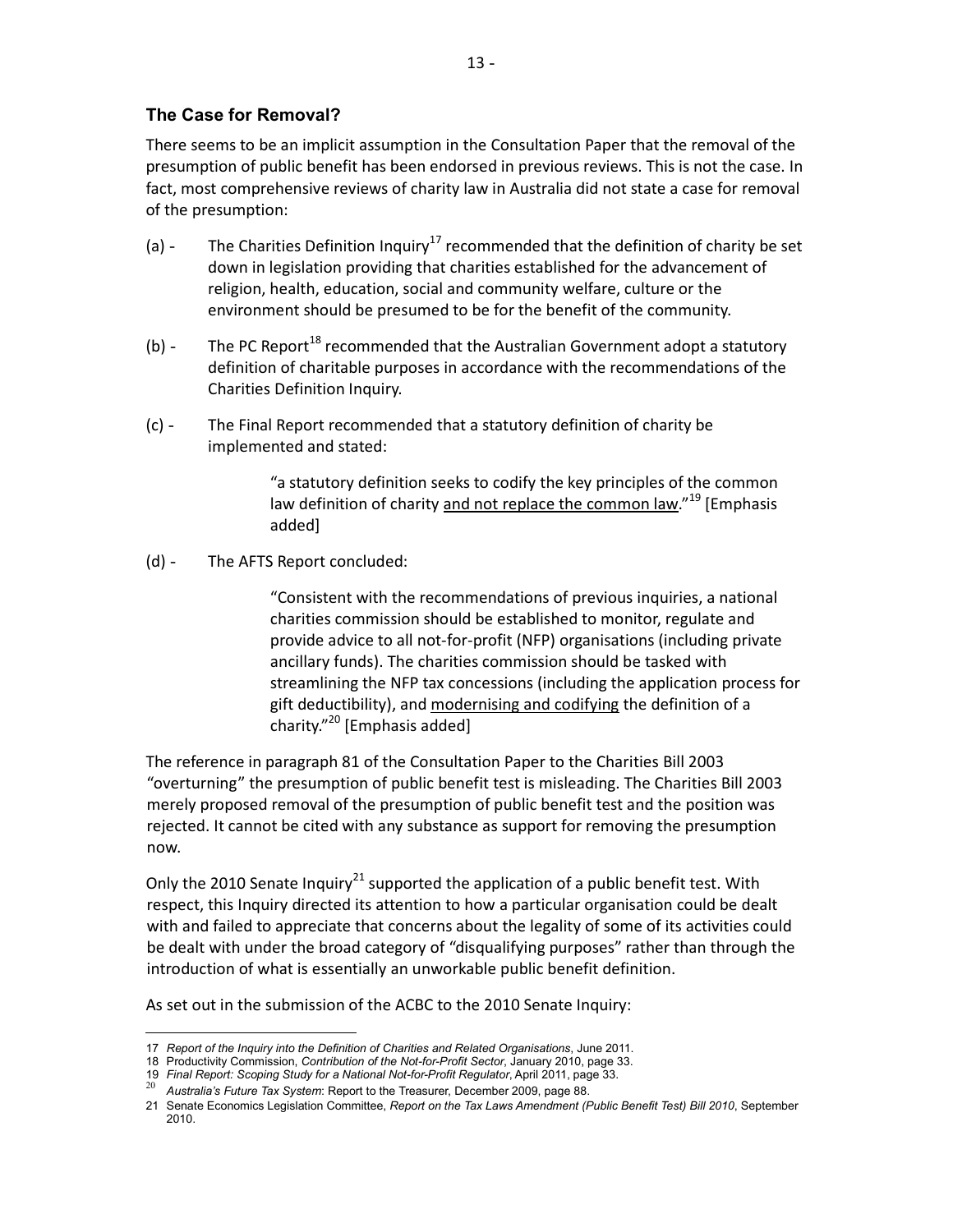"A particular concern is that the apparent problem with one organisation, referred to in the explanatory memorandum, could be addressed without the imposition of considerable uncertainty as to the status of many thousands of other organisations."

<span id="page-13-0"></span> The ACBC submits that the 2010 Senate Inquiry should be given substantially less (if any) weight than the Charities Definition Inquiry, PC Report, Final Report and AFTS Report.

### **The Consultation Paper Arguments**

 The ACBC submits that before consideration is given to removal of the presumption, there must be clearly articulated and justifiable reasons for doing so.

The Consultation Paper fails to establish why the presumption should be removed.

 The Consultation Paper does not put forward any evidence of a lack of confidence in the charitable sector or material non-compliance that would justify removal of the presumption. It does not discuss any benefits (if there are any) of requiring an existing charity or an entity seeking approval as a charity to demonstrate that it is for the public benefit. The fact that only a few jurisdictions have gone down this path itself does not make the case for removal.

### **Problems with Removing the Presumption**

#### *Greater Complexity, Uncertainty and Potential for Disputes*

 The removal of the presumption of public benefit would present both greater political and legal uncertainty.

 The consultation paper states that, "a statutory definition of charity will allow Parliament to more easily alter the definition [of charity] over time to ensure that it remains appropriate and reflects modern society and community needs ...".<sup>22</sup> This raises the possibility of ongoing changes to the definition of charity and therefore ongoing uncertainty in an area which has been relatively stable over time.

 The removal of the presumption of public benefit should not result in the disqualification of mainstream organisations that are currently accepted as charitable under the existing law. Where a charity has as its purpose one of the purposes in the legislated heads of charity, that should be sufficient. It is unduly burdensome to then expect that it must go further to explicitly demonstrate how its purposes are then for the public benefit.

The Consultation Paper states:

<u> 1989 - Johann Barn, mars et al.</u>

 "85. Overseas experience demonstrates that in practice the removal of the presumption of public benefit for all charities (for example, in England and Wales), has not caused significant issues for the charitable sector more broadly."

 The experience, reports and anecdotal evidence suggests, however, that this assertion is not accurate and the recent experience in England gives rise to substantial concern.

<sup>22</sup> Paragraph 12.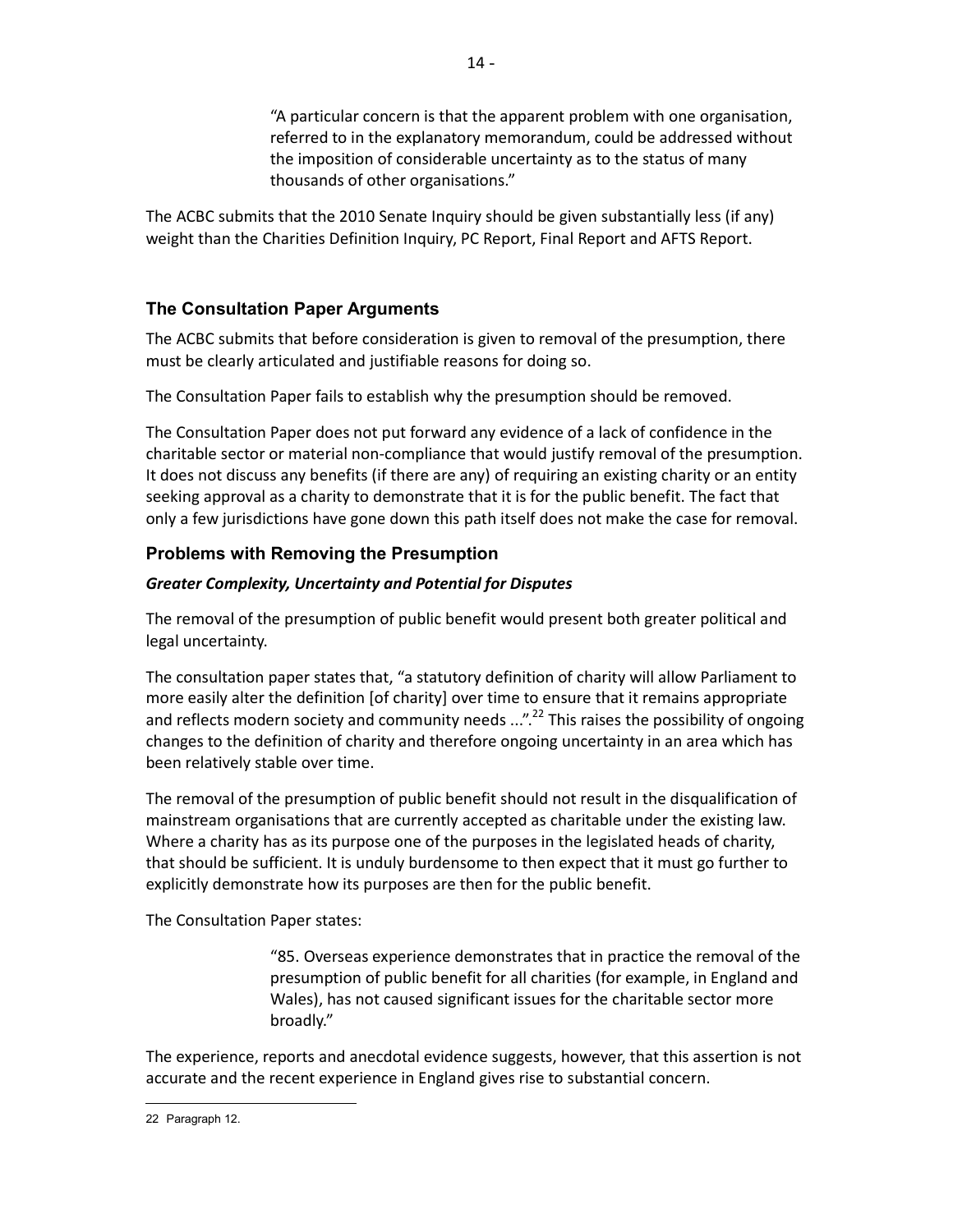Despite assurances from the Minister to the contrary, some local legal advisers are concerned that some diocesan and congregational schools, as well as church institutions and necessitous circumstances foundations, might have difficulties meeting a public benefit test, as interpreted by the England and Wales Charity Commission. By way of example, the Charity Commission has issued a directive to two out of a sample of five preparatory schools (St Anselm's Preparatory School, Bakewell and Highfield Primary, Preston) that these schools provide insufficient bursaries to satisfy the public benefit requirement to be a charity.

 In a similar way, in 2009, the England and Wales Charity Commission found that the Penlyan House Jewish Retirement and Nursing Home in Cardiff, Wales was spending too small a proportion of its income on ensuring that people who could not afford their fees had an opportunity to benefit. If such a stringent test were applied in Australia, many aged care and other care facilities might struggle to comply, particularly those facilities whose margins are such that they cannot afford to provide unfunded places.

 Perhaps of most concern, the Consultation Paper cites the experience in relation to the  *Independent Schools Case* in England (cited at paragraph 86) without any acknowledgement of the problems that case represents. The UK Upper Tribunal handed down its decision in Independent Schools Case<sup>23</sup> on 14 October 2011. The unanimous judgement declares that the legislation is confusing, stating that, "We see the ... legislation as ... capable of meaning different things depending on the point of view of the reader" (paragraph 2). Such a case would not arise under current Australian law and nor should it arise under any revised law.

 Under the current law, it is unquestionable that a school providing conventional education is a charitable organisation. In contrast, under the revised law in England as applied in the  *Independent Schools Case*:

- The England and Wales Charity Commission sought to issue guidance on the meaning of public benefit for such a school (by reference to a generic description of an archetypal school)
- The guidance was challenged in formal legal proceedings involving five parties as stakeholders or interveners, including the Attorney General
- The relevant Tribunal deciding the case issued a decision of more than 100 pages, and
- The England and Wales Charity Commission ultimately was found to have issued incorrect guidance.

 What was a simple matter of absolute certainty under the law became a cause of significant trouble and expense for the charitable parties affected, because of the removal of the presumption. This risks making issues out of matters that are not of controversy under the current Australian law.

The ACBC does not wish to see this experience repeated in Australia.

<sup>23 [2011]</sup> UKUT 421 (TCC) Independent Schools Council v The Charity Commission TCCJR/ 03/2010; and a referral by the Attorney General FTC/99/2010.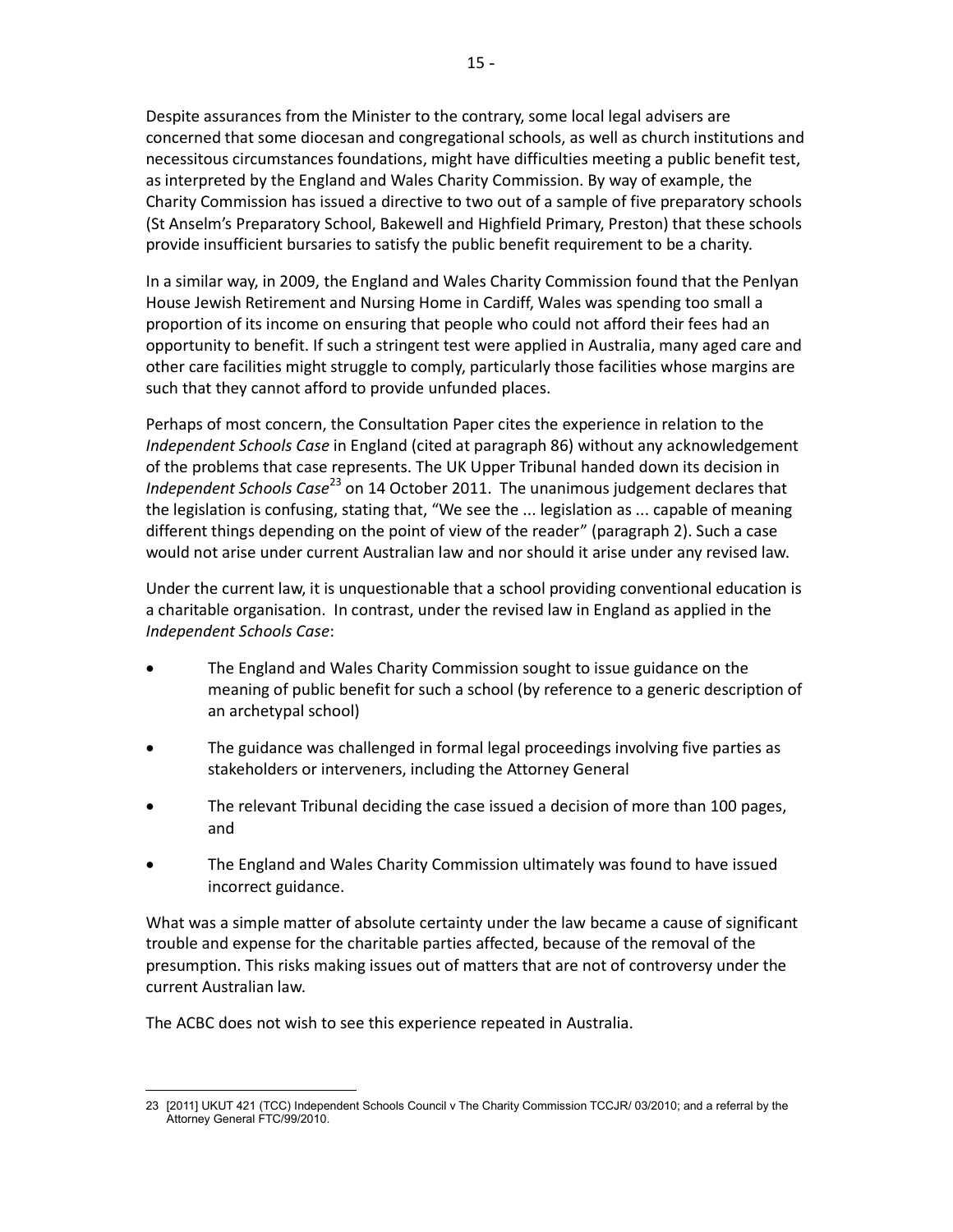There are 1701 Catholic schools in Australia with 712,000 students and 81,000 teaching and non-teaching staff. The schools account for 20 per cent of school students in Australia. Catholic schools are not-for-profit and make a substantial contribution to the common good and public benefit through their advancement of public education.

 The UK *Independent Schools Case* demonstrates that the presumption of public benefit from schools should be put beyond doubt in Australia. Legislation should make it clear that not-for-profit non-government schools registered by the relevant authority are charitable.

 The ACBC is concerned that the position specifically for religious organisations will be made worse and even less certain under any system that removes the presumption of public benefit. It is particularly concerned about a subjective approach to determining "public benefit" which may be influenced by political or secular considerations.

 The ACBC submits that the evidence of the experience in England above demonstrates uncertainty, confusion and costly outcomes for conventional charities under the legislation that is now proposed for Australia.

#### *Greater Burden and Unjustified Costs*

 The ACBC has argued consistently that measures should not be implemented which increase the cost of compliance and red tape for charities. Implementing such measures is contrary to the Federal Government's National Compact with the not-for-profit sector<sup>24</sup> because it imposes a cost on charities that does not currently exist. The ACBC takes the Government's commitment to the National Compact principles seriously. In particular, the National Compact shared principle that, "we recognise concerted effort is needed to develop an innovative, appropriately resourced and sustainable sector."<sup>25</sup>

 While at paragraph 79, the cost to government has been raised as a justification, there is no meaningful consideration in the Consultation Paper of the costs to charities if the presumption is removed. Paragraph 84 of the consultation paper concedes that some charities may incur some minor costs but it says that it is not expected that these charities will incur costs on regular basis. There is a significant difference between substantiating a presumed status as a charity and having to build a case to be given charitable status. It is both the potential initial and ongoing costs associated with removal of the presumption of public benefit that are of real concern to the ACBC.

 Based on the experience in England, if charitable organisations are scrutinised and required to demonstrate public benefit in similar ways to the requirements of the England and Wales Charity Commission, there is a risk of depleting charitable organisation's resources in disputes that would not occur under the current Australian law.

 Aside from cost to the organisation in demonstrating public benefit, the ACBC considers this an unjustified and ineffective use of government resources. Rather than trying to pursue the task of weighing benefits and harms , the regulator should focus on organisations whose purposes do not appear to be genuine and not waste its, or charities', resources to confirm

 24 National Compact, pages 3 and 4.

 25 National Compact, page 2.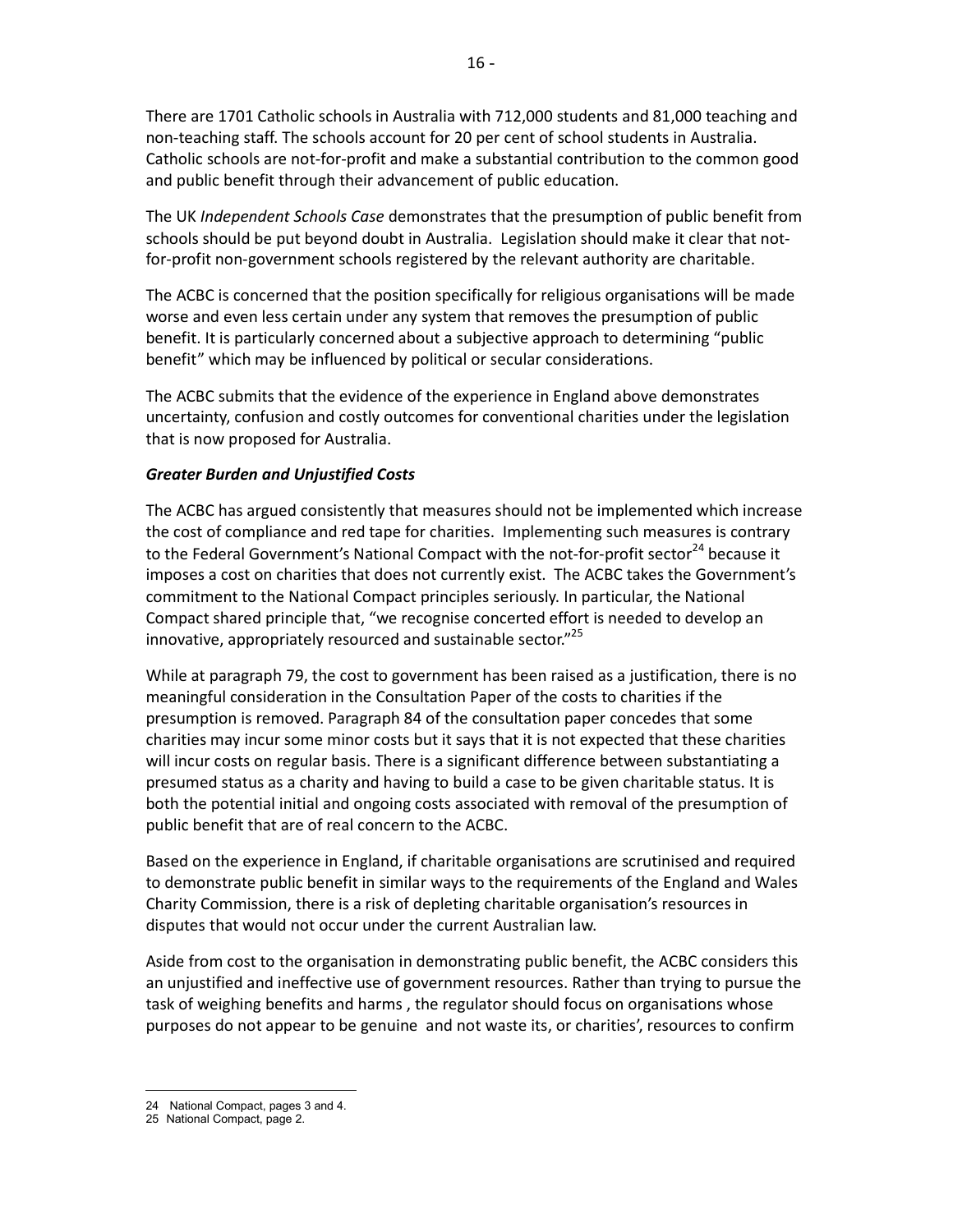public benefit in each and every case. The Consultation Paper concedes that in many cases the purposes are self-evidently beneficial to the community (paragraph 84).

 The proper way to deal with any alleged mischief of the sort considered in the 2010 Economics Committee Inquiry is through carefully worded disqualifying provisions.

 Apart from the obvious test, that the charity must direct its purposes to the public and not be simply a private venture, any other public benefit test should be abandoned. It is simply impossible to engage in any meaningful way in a balancing of "benefits" and "harms" especially where they are not of the same quality, e.g. spiritual benefits and material harms.

 One can presume that a school is for the public benefit, but the classical example in the literature and case law of the "school for pickpockets" is clearly contrary to the public policy. This is the better test rather than relying on an assessment of benefits and harms.

 In relation to organisations established for the advancement of religion, the Courts and commentators have repeatedly identified the public benefit that they provide. The Charities Definition Inquiry concluded:

> "Organisations that have as their dominant purpose the advancement of religion are for the public benefit because they aim to satisfy the spiritual needs of the community."<sup>26</sup>

 The issues regarding the removal of the presumption of public benefit have been the subject to commentary in the courts. In *Joyce v Ashfield Municipal Council* [1975] NSWLR 744, the Court observed:

> "This doctrine that religious activities are subject to proof that they are for the public benefit could give rise to great problems in that it might lead to the scrutiny by the courts of the public benefit of all religious practices."

Other commentators have observed:

 "If the public benefit presumptions are removed there is real risk that only those which are politically popular institutions or causes will be accepted as charitable. We do not want to return to discrimination similar to the sectarianism of the past or to create a situation where marginalised peoples and causes are not considered to be charitable purposes – this would be in direct conflict with the appropriate application of the charities definition."<sup>27</sup>

 The special place of religion and, in certain instances, its intangible benefits are difficult to assess in a forensic exercise such as the one that will be required by the removal of the presumption of public benefit.

 In the absence of evidence of widespread or even significant concerns about the numerous religious organisations qualifying as charitable, the ACBC supports the maintenance of the status quo, which has served the community well over a long period.

 26 2001 Charities Definition Inquiry, page 178.

Brian Lucas and Anne Robinson, "Religion as a head of charity", Modernising Charity Law, 2008, at page 192. 27 Brian Lucas and Anne Robinson, "Religion as a head of charity", *Modernising Charity Law*, 2008, at page 192.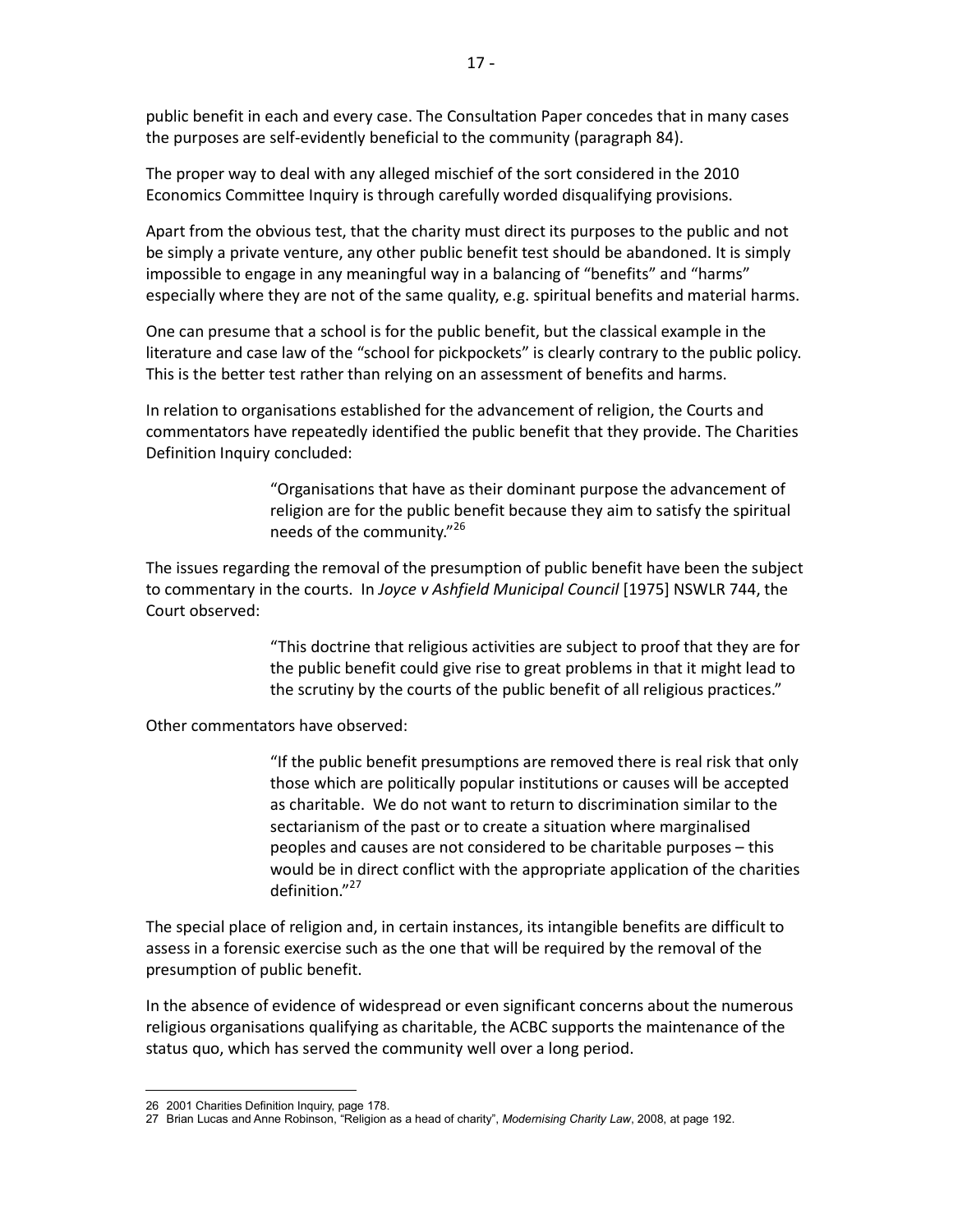#### <span id="page-17-0"></span> *Current Actual or Perceived Problems can be Addressed under the Current Law*

 If there are actual or perceived problems under the current law, they are not articulated in the Consultation Paper.

 The presumption of public benefit is not an absolute condition that allows organisations acting contrary to the public interest to be classified as charitable. As noted in the Charities Definition Inquiry:

> "With regard to the first three heads, we can assume (subject to evidence to the contrary) that benefit will result from bodies for the relief of poverty or the advancement of education or religion.

> However, public benefit can still be found not to be present under the first three heads of charity."<sup>28</sup>

 For those exceptional cases where public benefit is an issue, the current law already provides a mechanism for testing and achieving an appropriate outcome. This should be the approach taken in the proposed legislation.

### **Role of the Australian Charities and Notforprofits Commission**

 The Australian Charities and Not-for-profits Commission (ACNC) should play a role similar to the Non Profit Centre of the Australian Taxation Office, as a regulator which interprets and enforces the legislation and provides guidance to charitable organisations. The guidance should be in the form of public rulings. If such rulings have the force of law it is critical that the legislation binds the ACNC to work within and not beyond the definition of charities stated in the act.

 The ACNC should predominantly play an administrative role. Where the ACNC has any formal statutory function to promulgate guidance under the charities legislation, there needs to also be an avenue of appeal, similar to that which applies with decisions by regulatory bodies such as the Australian Competition and Consumer Commission.

 The initial focus of the ACNC should be on identifying abuses and dealing with organisations of particular concern. The ACBC recognises that the ACNC may need some statutory powers of information gathering to be able to undertake this role properly.

 However, the other focus planned for the ACNC, that of reviewing periodically existing charities in relation to their status under the Charities, needs to be carefully thought through with a view to effecting light-handed regulation with good will between the regulator and existing charities of good standing. If and when any such review role is contemplated the review processes need to be carefully developed in consultation with recognised charities,

<u> 1989 - Johann Barn, mars et al.</u>

 28 Page 112.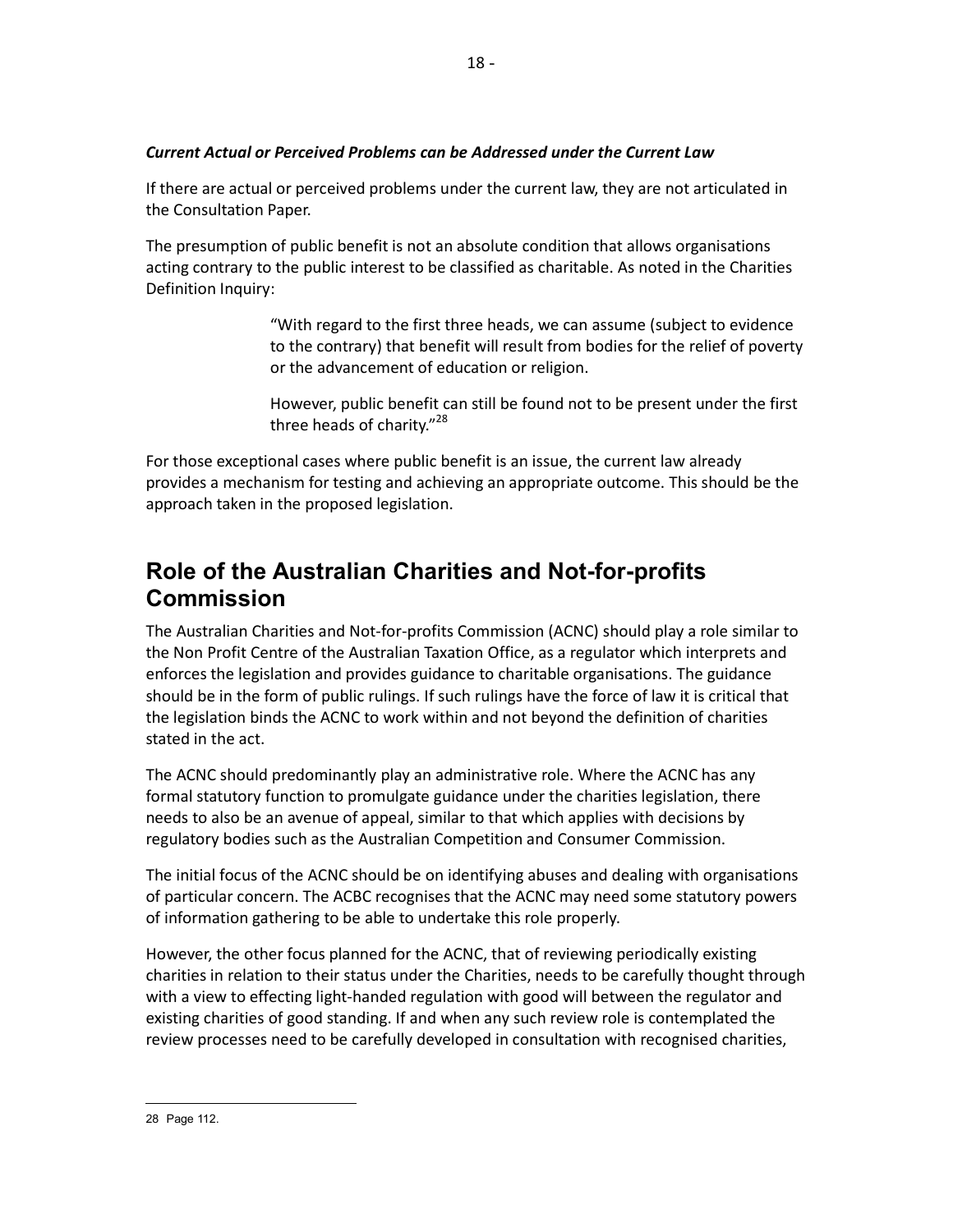<span id="page-18-0"></span> and sufficient time should be allowed for charities to gather and present relevant information to the ACNC.

 It is critically important too that the Commissioners of the ACNC be persons of repute with considerable experience in the charities sector.

## **Dominant Purpose or Exclusive Purpose?**

 The main reason for maintaining the existing "dominant purpose" test is that this provides greater flexibility to taxation authorities in assessing the very diverse range of organisational circumstances found in the not-for-profit sector and because there is no compelling reason to change to an "exclusively charitable purpose".

The Government's "Better Targeting of Not-for-Profit Tax Concessions" Consultation Paper<sup>29</sup> recognised that charities have ancillary and incidental purposes and may legitimately be engaged in unrelated business activities. The proposed legislation for a charities definition should reflect this recognition rather than move to an exclusive purpose definition.

#### **Dominant Purpose**

 Numerous cases illustrate the fact that a charitable institution may have non-charitable objects incidental or ancillary to its charitable objects; but this does not invalidate gifts to the institution. However, it does mean that the trustees will be restricted in how they might direct such a gift for a charitable purpose.<sup>30</sup>

 It should be noted, that this would not result in a loss of charitable status to the institution in relation to statutory concessions or exemptions.

The leading case is *Congregational Union of New South Wales v Thistlethwayte*,  $31$  where the objects of the Congregational Union included maintenance of philanthropic agencies and preservation of civil and religious liberty. The High Court of Australia held that although these objects taken by themselves were non-charitable, they did not prevent the Union from existing exclusively for charitable purposes, as they were to be read as ancillary to the religious objects of the Union. The constitution was to be construed as enabling the Union to maintain philanthropic agencies *only to the extent to which* such agencies were conducive to the achievement of the Union's main object; it was entitled to seek the preservation of civil and religious liberty so that Congregationalists might worship according to their religious beliefs.

<u> 1989 - Johann Barn, mars et al.</u>

 29 May 2011, paragraph 47.

 30 see Re Hood; Public Trustee v Hood [1931] 1 Ch 240; [1930] All ER Rep 215 (CA); Congregational Union of New South Wales v Thistlethwayte (1952) 87 CLR 375; [1952] ALR 729 ; Presbyterian Church (NSW) Property Trust v Ryde Municipal Council [1978] 2 NSWLR 387 ; Re De Vedas (dec'd) [1971] SASR 169 at 204 per Wells J; Alliance for Life v Minister for National Revenue (1999) 174 DLR (4th) 442 (Federal Court of Appeal).

 31 Congregational Union of New South Wales v Thistlethwayte (1952) 87 CLR 375; [1952] ALR 729; Navy Health Ltd v DCT (2007) 163 FCR 1; 68 ATR 215; 2007 ATC 4568; [2007] FCA 931; (where, following Downing, Jessup J held that the provision of health insurance coverage to members of the armed services and their dependants was a charitable object, but declined to find that the fund in question was charitable because its objects were not exclusively charitable.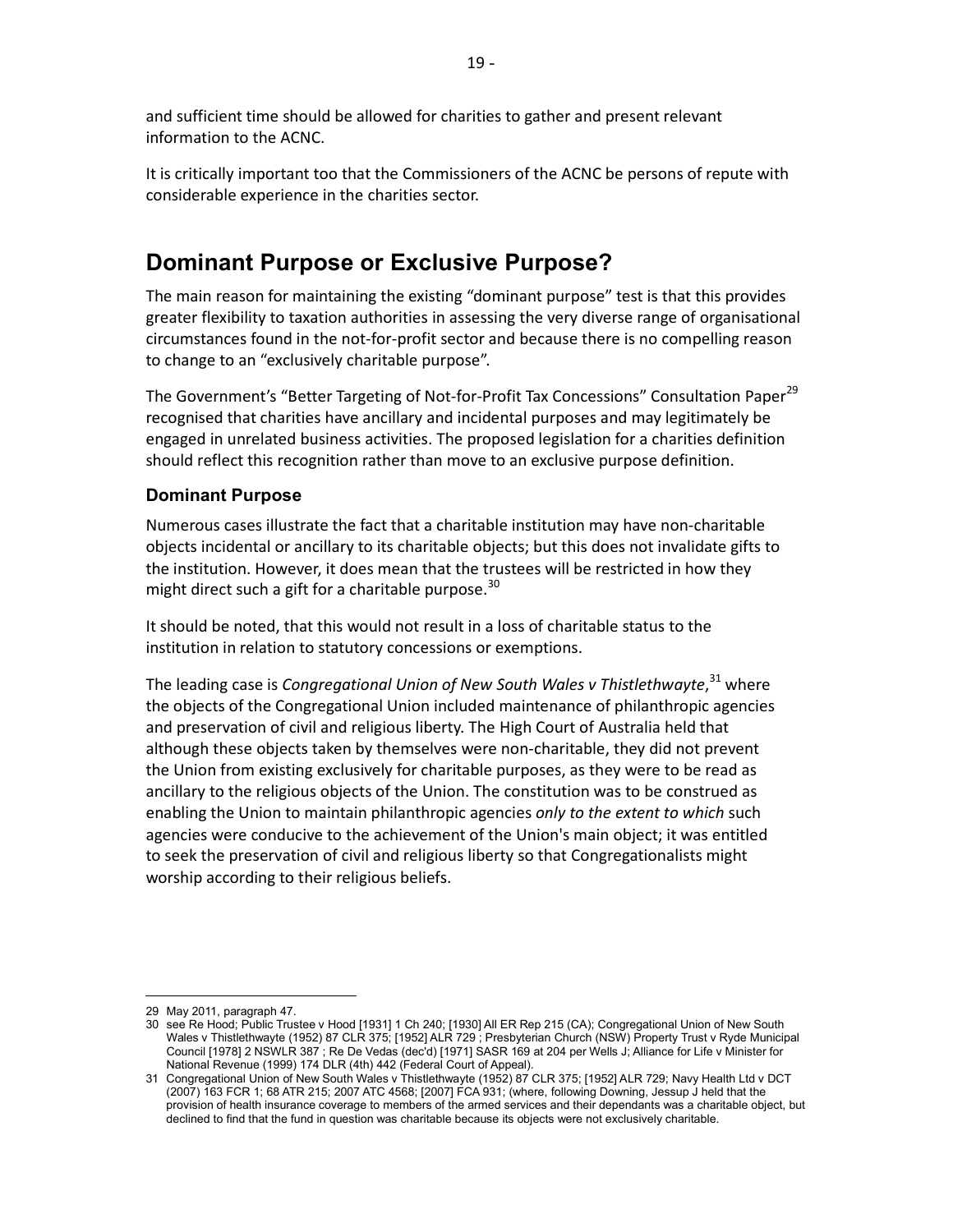<span id="page-19-0"></span> A trust or institution is not denied charitable status merely because non-charitable benefits may be conferred in the course of promoting its principal charitable purpose.<sup>32</sup>

 There will always be activities of a charity that could seem not to be exclusively charitable. These might include activities in relation to financing (development funds, passive investments), commercial activities (opportunity shops) or any fee to cover costs associated with services related to a religious purpose (e.g. weddings).

 TR 2011/4 appears to be a much narrower and stricter requirement than the case law sets out as articulated above.

 The proposed legislation should reflect the common law approach, which has served the community well for so many years. However, it should recognise the full breadth of the common law in regards to charities, not cherry pick the provisions that give the life to a particular interpretation.

 The approach of other jurisdictions does not necessarily reflect the Australian experience. The overseas examples have in many instances led to a greater reliance on donations or direct giving. Australians have a natural desire to see someone "having a go" rather than just asking for a handout. There is a preference in Australian culture for receiving something for your contribution, whether that be a legacy badge, a raffle ticket or something with a more tangible character than simply handing over cash.

 The charitable activities may well suffer if their sources of income are restricted and community support declines due to donor fatigue resulting from an increase in direct appeals.

# **Recovering Costs**

 At various points, the discussion paper raises the prospect of restricting, limiting, or ending the current common practice of enabling charities to recover the cost of providing some services by way of levying of fees or charges. The Discussion Paper raises the possibility of restricting, limiting, or ending cost recovery at paragraphs:

- • 75, where reference is made to Scotland, Ireland, and Northern Ireland's practice of assessing if the levying of a fee or charge by a charity is considered so burdensome so as to restrict parts of the public from being a beneficiary of a charity and therefore negating the public benefit to the extent that the entity is no longer deemed a charity;
- 86, where reference is made to the Charity Commission of England and Wales having issued a directive requiring a charity to demonstrate how those who are unable to pay a fee charged by a charity are otherwise able to benefit from its aims in order for the entity to demonstrate its public benefit such that it remains deemed a charity;

 32 Incorporated Council of Law Reporting (Qld) v FCT (1971) 125 CLR 659 at 670; [1972] ALR 127 at 134; (1971) 2 ATR 515 per Barwick CJ. See, for example, Monds v Stackhouse (1948) 77 CLR 232; [1949] ALR 299 (trust for public hall charitable notwithstanding that noncharitable events would take place in the hall); Commisioner for Inland Revenue v Medical Council of New Zealand [1997]2 NZLR 297 (the Medical Council held to be a charitable institution — any benefits to registered medical practitioners were incidental and consequential to the council's purpose). See further G E Dal Pont, Law of Charity, LexisNexis Butterworths, 2010, [13.14]–[13.31].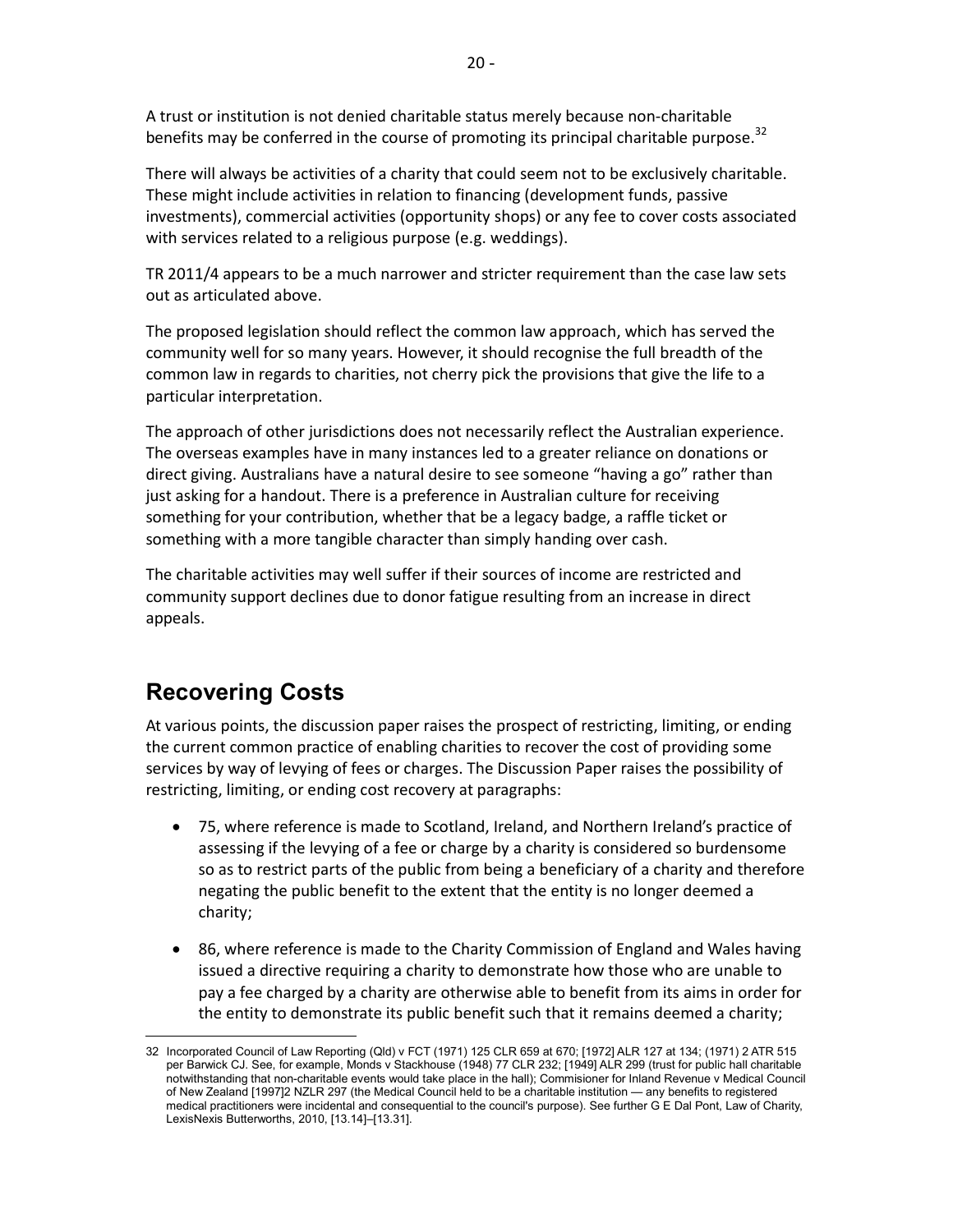• 8.2(b) on page 30 where it is stated that listing on the Scottish Charity Register requires fees charged by charities not to be "unduly restrictive," and where this same requirement of the Northern Ireland charitable definition is referred to on page 37 at paragraph 3.3(b).

 In each of these instances drawn from the United Kingdom and Ireland, the presumption of public benefit has been removed from the definition of charity. As already argued above, the removal of the centuries-old presumption of public benefit in these countries has given rise to an uncertain application of the law, where charities are being forced to have courts work out just what lawmakers meant by the operation of public benefit where cost recovery for services occurs.

The Independent Schools Council v The Charity Commission of England and Wales [2011] UKUT 421 (TCC) is one of what will likely be many English cases that will seek to ascertain the operation of public benefit where cost recovery for service delivery by a charity occurs. This period of legal uncertainty is causing disruption in service planning by charities in England, and is already causing concern among charities in Australia which depend on cost recovery for service delivery.

 Retaining the presumption of public benefit would avoid the almost impossible task of having to define in legislation exactly what service and charge could be subject to cost recovery, and those services and charges that could not.

 The definition of charity need not impose an "unduly restrictive" test in considering if a charity is of public benefit where it recovers its costs through the fees, charges, levies, or memberships. We make this argument for the following reasons:

- The principle of cost recovery is good public policy: Those Church charities, which recover some of their operating costs by way of fees and charges, include health services, aged care services, welfare services, schools, universities, colleges, and an array of other social and human service entities. These entities are performing a public good, and deliver services that government would most likely have to deliver if cost recovery practices were restricted, limited, or ended. Costs recovered from those who utilise services are levied on grounds of the capacity of the individual to pay. No profit or shareholder dividend is paid to any third party. All funds derived from cost recovery are applied to service delivery. These elements of the principle of cost recovery are good public policy.
- • A large but unquantified number of charities would be impacted**:** It is not known how many charities in Australia currently derive operating revenue from cost recovery for their services through the levying of fees and charges. The Productivity Commission<sup>33</sup> did not assess how many charities actually levied fees and charges, but the Commission did state that, *"most rely on private contributions such as fees and charges."* The Commission found, for culture and recreation not-for-profits, fees represented three quarters of total operating revenue. An ACOSS survey<sup>34</sup> cited in the Commission report found \$150 million, or nine per cent, of total operating revenue of community service organisations (comprising welfare, community care,

<u> 1989 - Johann Barn, amerikansk politiker (</u>

 33 Productivity Commission, *Contribution of the NotforProfit Sector, Research Report*, Canberra, 2010.

  34 Australian Council of Social Service, *Australian Community Sector Survey*, Sydney, 2009.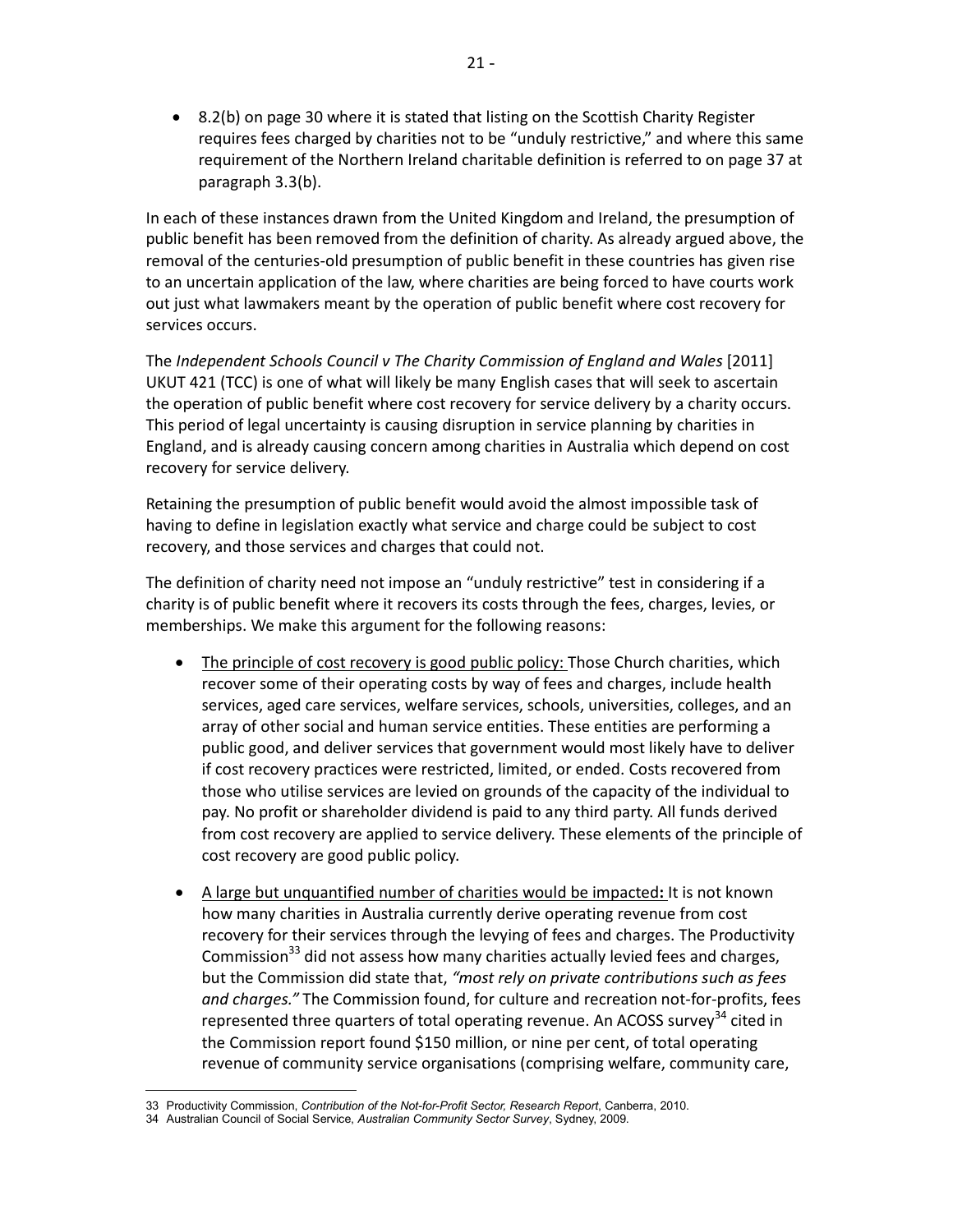aged care, child care, and employment training) was derived in 2008 from client fees. Removing access to this form of operating revenue would adversely impact a large portion of charitable service delivery across the nation.

- There is no substantiated detriment under current arrangements: The Discussion Paper does not outline the current detriment arising from existing arrangements that allow charities to recover their costs.
- Applying an "unduly restrictive" test would be difficult to administer: The English application of the requirement to test if a cost recovery charge negates public benefit has proven itself complicated to administer. The *Independent Schools Council v The Charity Commission of England and Wales* case is the first key ruling, that if applied in Australia would disrupt educational service delivery. The need for this test to be litigated underscores the difficulty of overturning several centuries of the presumption of public benefit and replacing it with a subjective formula.
- Restricting charities from recovering their costs would result in service cuts, leading to new costs for governments**:** No Catholic charities, like most other charities, are solely dependent on cost recovery to fund their services. Most derive revenues from multiple sources. Specific services of charities that are funded by way of cost recovery would, however, be at risk of being scaled back or ceased if the fees or charges that fund them were restricted or ended. The types of services that might be at risk would be counselling services to people with mental health challenges, home nursing visits to older Australians otherwise unable to care for themselves, and accommodation services to people with disability among others. If these or other services had to be wound back or ceased, demand for the services would continue. Government would be expected to step into the market to ensure the continued smooth delivery of services.
- • The Church in Australia would be significantly impacted**:** Churches in Australia are major providers of human services, and the Church is the largest. It is common for different Church charitable agencies to seek cost recovery for services delivered to clients based on the capacity of a client to pay. Cost recovery across Catholic health services, aged care services, welfare services, schools, universities, colleges, and an array of other social and human service entities enables service delivery, at partial or no cost to government and taxpayers. Disrupting this long-established arrangement would disrupt human service delivery across the nation to many vulnerable and disadvantaged people.

 Many charities and churches have established other activities to support their charitable goals or specific needs of the charity. . The examples of charitable activities mixed with activities which might be perceived as commercial are numerous; ultimately, the outcomes of these activities and the demonstrated benefits to the overall charity should be the important factor.

 This is consistent with the policy intent of the better targeting of tax concessions, which concedes that charities may engage in unrelated business activities provided the proceeds are directed to the charitable purposes of the organisation. The proposed legislation should be explicit in dealing with this element of the definition of what is a charity.